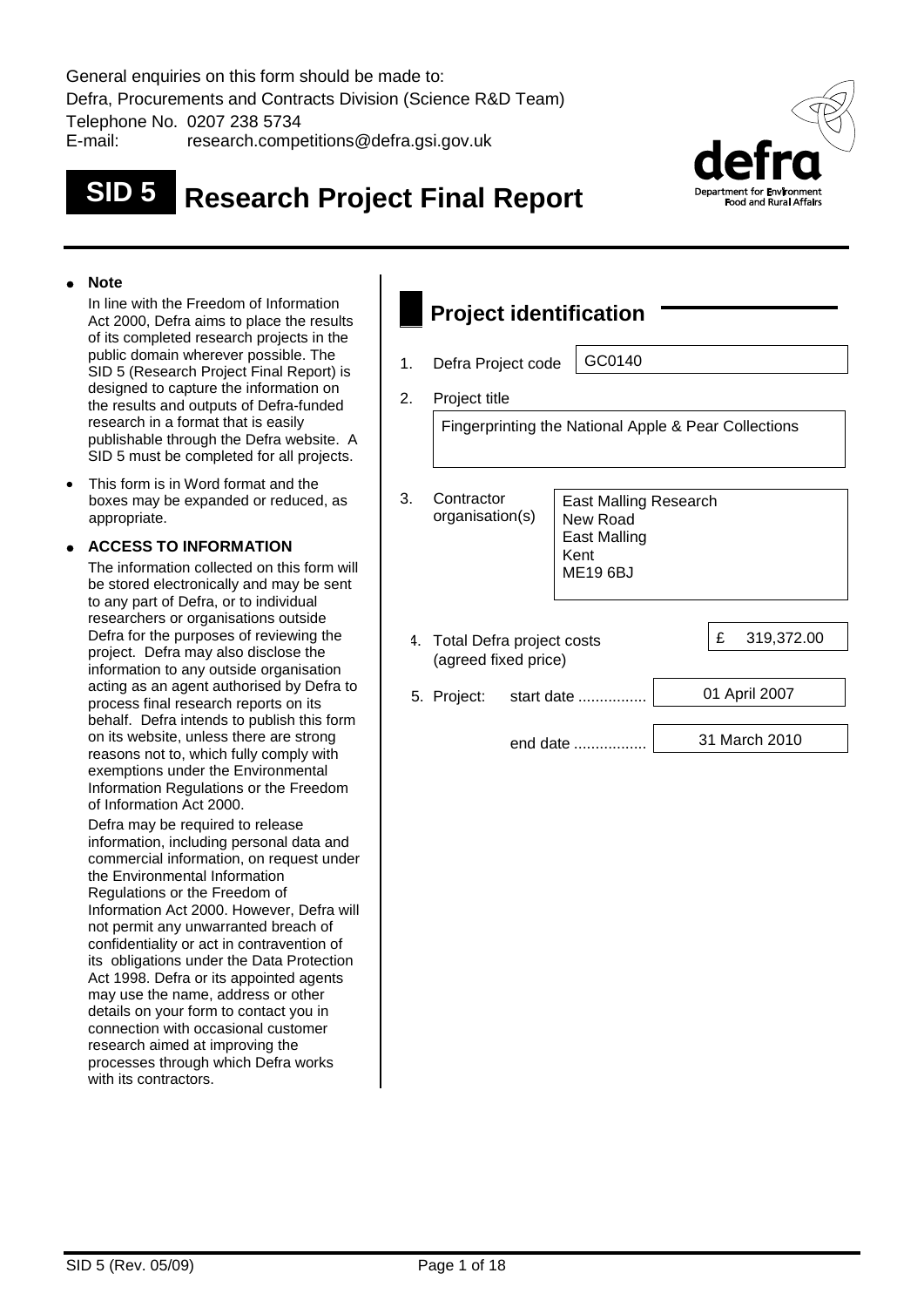6. It is Defra"s intention to publish this form.

Please confirm your agreement to do so....................................................................................**YES NO** 

(a) When preparing SID 5s contractors should bear in mind that Defra intends that they be made public. They should be written in a clear and concise manner and represent a full account of the research project which someone not closely associated with the project can follow.

Defra recognises that in a small minority of cases there may be information, such as intellectual property or commercially confidential data, used in or generated by the research project, which should not be disclosed. In these cases, such information should be detailed in a separate annex (not to be published) so that the SID 5 can be placed in the public domain. Where it is impossible to complete the Final Report without including references to any sensitive or confidential data, the information should be included and section (b) completed. NB: only in exceptional circumstances will Defra expect contractors to give a "No" answer.

In all cases, reasons for withholding information must be fully in line with exemptions under the Environmental Information Regulations or the Freedom of Information Act 2000.

(b) If you have answered NO, please explain why the Final report should not be released into public domain

# **Executive Summary**

7. The executive summary must not exceed 2 sides in total of A4 and should be understandable to the intelligent non-scientist. It should cover the main objectives, methods and findings of the research, together with any other significant events and options for new work.

# **Aims and Objectives**

Defra holds the National Fruit Collections (NFC) sited in Brogdale (Kent) and curated scientifically by the University of Reading. These collections constitute valuable genetic resources for the genetic improvement of the UK's principal fruit crops They contain approximately 2200 apple and 560 pear accessions, including dessert, culinary, ornamental and cider/perry types, as well as collections of other fruit crops. In recent years, the use of DNA markers for characterisation of germplasm collections has become increasing common. The markers most commonly used, known as Simple Sequence Repeats (SSRs), are areas of the genome of repetitive sequence (e.g. AT AT AT AT AT AT) and variable length (eg. "AT AT AT" vs "AT AT AT AT"). These variations in length can be detected in the laboratory and compiled to create a genetic "fingerprint" of an individual tree. Such fingerprints are invaluable aids to the management of collections, eg when checking for trueness to type after propagation or for detecting likely duplicates. In addition, the determination of incompatibility (S) genotype by molecular methods is proving useful for fingerprinting Rosaceous tree fruits as well as providing agronomically useful data. Continuing the work started in Defra funded project GC0139, this proposal aim to complete the characterisation of the pear collection and similarly characterise the apple accessions. The main objectives were to:

- Use microsatellites to fingerprint the apple accessions in the National Fruit Collection and provide curators with a valuable data set which distinguishes clearly all or most of the varieties tested thus enabling checking of identities and detection of synonyms.
- Complete the data set of microsatellite fingerprints of the pear accessions in the National Fruit Collection and provide curators with a valuable data set which distinguishes clearly all or most of the varieties tested thus enabling checking of identities and detection of synonyms.

The work was broken down into the following technical aims:

- 1. to extract DNA samples from the accessions of the apple collection and the remaining half (275) of the pear collection
- 2. to optimise PCR conditions for ~12 informative microsatellite primers in apple, developing multiplexes if appropriate
- 3. to determine the microsatellite fingerprints of the accessions of the apple collection and the remaining half of the pear collection
- 4. to verify ploidy levels of all accessions which appear from microsatellite analysis not to be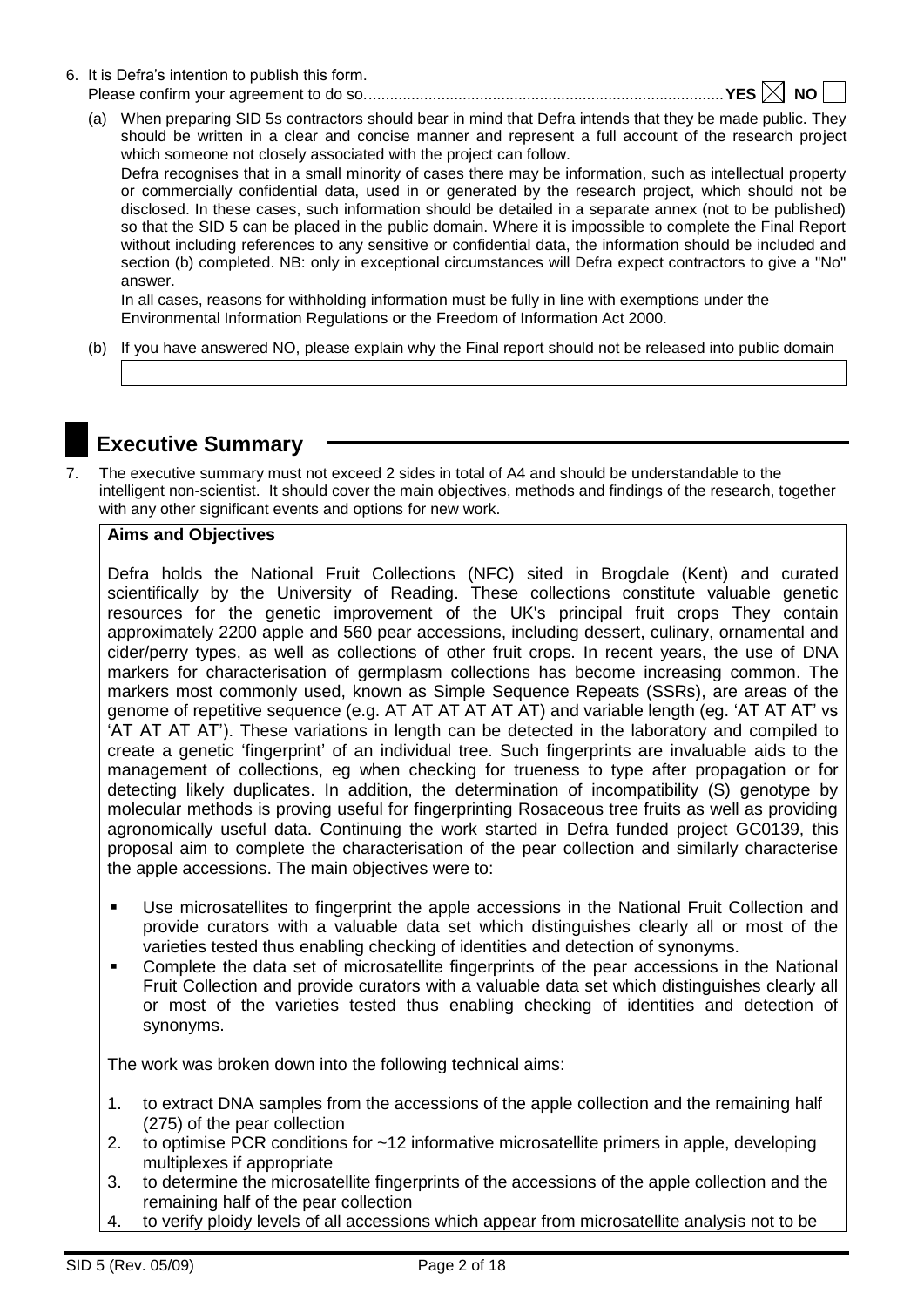#### diploid

5. to collate the data into Excel spreadsheets and provide to the scientific curator, e.g. to allow the search for duplicates, to submit the data to the freely-accessible ECPGR *Malus* and *Pyrus* databases and to produce papers on ploidy and fingerprinting.

# **Main findings**

A total of 559 pear and 2,162 apple accessions were analysed with twelve SSRs chosen from the marker sets recommended by the ECPGR for each genus. A set of eight control genotypes for each crop were also included in the analysis to allow for the internal harmonization of data and to aid comparison of results with other studies. Analysis of the SSR data identified a total of 443 and 1,613 unique accessions of pear and apple respectively with the remaining individuals having at least one other accession with identical SSR profile. A total of 43 and 193 groups of suspected duplicates were identified in pear and apple respectively and they are presented in Tables 2 & 3. Some of these groups are made out of the known clones of popular cultivars - e.g. 15 'Williams', 7 'Conference' and 5 'Comice' clones in the case of pear and 20 'Jonagold', 21 "Golden Delicious" and 20 "Cox"s Orange Pippin" clones in the case of apple were identified whilst other groups could indicate previously unknown and/or unwanted replication, mislabelling etc. All data generated from this project has been tabulated and sent to Curator of the National Fruit Collection where morphological data will be used to determine if the accessions within the groups are in fact identical. These fingerprints will prove to be an extremely valuable reference set for testing the trueness-to-type of the recently re-propagated pear collection and the soon to be re-propagated apple collection. The re-propagated accessions fingerprinted using the same methodology used in this study and the two data sets compared – thus avoiding in most cases the need for laborious and time-consuming morphological comparison.

Additionally, 2,095 accessions were analysed using the consensus primers to amplify alleles of the *S*-locus and twenty-two putative new alleles were identified. At least one allele was amplified for each accession and 1,696 genotypes were fully characterised. Unfortunately, 399 accessions remained not fully resolved with one or more of their incompatibility alleles still undetected. Further research will be needed to confirm the new alleles identified and to improve the methodology in order to fully characterise the S genotype of all accessions.

Apples and pears are generally diploid (their cells contain two copies of each chromosome) however certain cultivars are polyploid i.e. they present three or four copies of each chromosome. Cytometric analysis was undertaken to confirm ploidy levels where SSR analysis indicated that an accession could be polyploid. A total of 48 pear and 304 apple accession have been confirmed as polyploids (Tables 6 & 7).

# **Future work and prospects**

EMR has been recently commissioned to fingerprint two other UK fruit collections and result from these analyses will be compared to the data for the NFC. This would allow rationalising the germplasm kept in these other collections and present new candidates for accession into the NFC. As other international groups adopt the harmonised fingerprinting protocols for apple and pear it will be possible to compare data between collections which could lead to the identification of accession errors and even to the rationalisation of germplasm collections across Europe. Furthermore, different species of *Pyrus* and *Malus* evolved in a wide range of environmental conditions are known to have contributed to the current range of cultivated pears and apples respectively. Extending the range of material analysed with SSRs to include related species may be able to shed some light on the origins of domestic pears and apples the speciation within these genera. It could also be interesting to compare the genetic diversity found in cultivar collections with wild germplasm sampling in the species centres of origin. This would allow the incorporation of valuable novel material into germplasm collections thus increasing their value as genetic resources.

# **Project Report to Defra**

8. As a guide this report should be no longer than 20 sides of A4. This report is to provide Defra with details of the outputs of the research project for internal purposes; to meet the terms of the contract; and to allow Defra to publish details of the outputs to meet Environmental Information Regulation or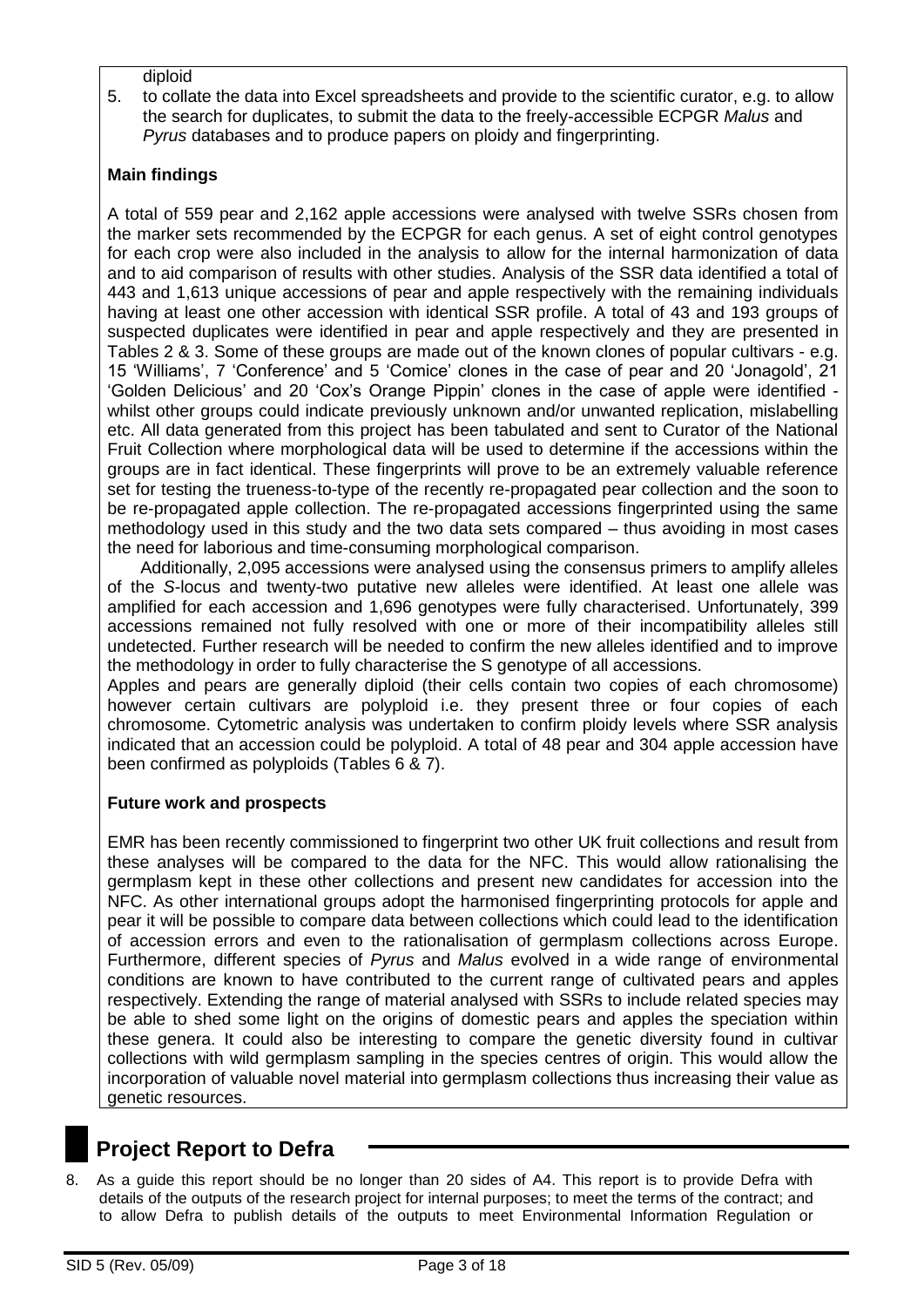Freedom of Information obligations. This short report to Defra does not preclude contractors from also seeking to publish a full, formal scientific report/paper in an appropriate scientific or other journal/publication. Indeed, Defra actively encourages such publications as part of the contract terms. The report to Defra should include:

- $\bullet$  the scientific objectives as set out in the contract;
- $\bullet$  the extent to which the objectives set out in the contract have been met;
- details of methods used and the results obtained, including statistical analysis (if appropriate);
- a discussion of the results and their reliability;
- the main implications of the findings;
- possible future work; and
- any action resulting from the research (e.g. IP, Knowledge Transfer).

## **Introduction**

Defra holds the National Fruit Collections (NFC), which are located at Brogdale, Kent, and curated scientifically by University of Reading. These collections are not only of heritage interest but constitute valuable genetic resources for projects concerned with the genetic improvement of the UK's principal fruit crops with respect to the requirements of, e.g., sustainable production and climate change. They contain approximately 2200 accessions of apple (*Malus*) and approximately 560 accessions of pear (*Pyrus*) - in both cases dessert, culinary, ornamental and cider/perry types - as well as collections of cherry, currant and gooseberry, grape, hazelnut and plum. In recent years, the use of DNA markers for characterisation of germplasm collections has become increasing common (Hokanson *et al.* 1998, Yamamoto *et al.* 2002, Guarino *et al.* 2006). Currently, the markers most commonly used are known as microsatellites. Microsatellites or Simple Sequence Repeats (SSRs) are non-coding sections of DNA consisting of two or three coding units repeated a variable number of times (e.g. AT AT AT AT AT AT or TGC TGC TGC TGC). For each SSR marker, an individual has two alleles, often of different length. The variations in length correspond to the number of repeats present in each allele (eg. "AT AT AT' vs 'AT AT AT AT AT') and they arise from errors during DNA replication known as mutations. Mutations in non-coding DNA, such as SSR, have no noticeable effect in the organism and therefore they are not subject to selection pressure during evolution or in breeding. Consequently, many variants of these genetic regions can coexist in a given population making them ideal markers to detect diversity and for fingerprinting purposes. Such fingerprints are invaluable aids to the management of collections, e.g. when checking for trueness-to-type after propagation or for detecting likely duplicates. In addition, the determination of incompatibility (S) genotype by molecular methods is proving useful for fingerprinting Rosaceous tree fruits as well as providing agronomically useful data.

This project aimed to complete the fingerprint of the pear collection initiated in Defra-funded project GC0139 and to fingerprint the entire apple collection. Many informative SSRs have been developed for apple and pear (Gianfranceschi *et al.* 1998; Liebhard *et al.* 2002; Hemmat *et al.* 2003; Silfverberg-Dilworth *et al.* 2006; Yamamoto *et al.* 2002; Fernández-Fernández *et al.* 2006) and various research groups have used different sets for fingerprinting. This project, like GC0139, has benefited from decisions to nominate standard microsatellite sets to fingerprint these crops reached by international experts at an ECPGR (European Collaborative Programme for Crop Genetic Resources) workshop organised by EMR in 2006. Moreover, a small complementary project carried out in collaboration between EMR and Imperial College (London) has developed consensus markers for the amplification of the S locus in apple allowing us to provide considerable data on the self-incompatibility genotypes of the accession in the NFC.

The fingerprinting data arising from this project will be a great aid to the efficient management of the collections. It will allow duplicates to be detected, which can lead to rationalisation, and it will provide the reference dataset against which new fingerprints can be checked after repropagation of the collections. The traditional method of doing this, morphological comparison, is time consuming and could take several years during which both the old and new collections would need to be maintained. In addition, because the sets of microsatellites used have been accepted as the standard European set for genotyping, the fingerprints can be compared with those of European collections to aid verification and, potentially, rationalisation at the European level.

# **Aims and Objectives**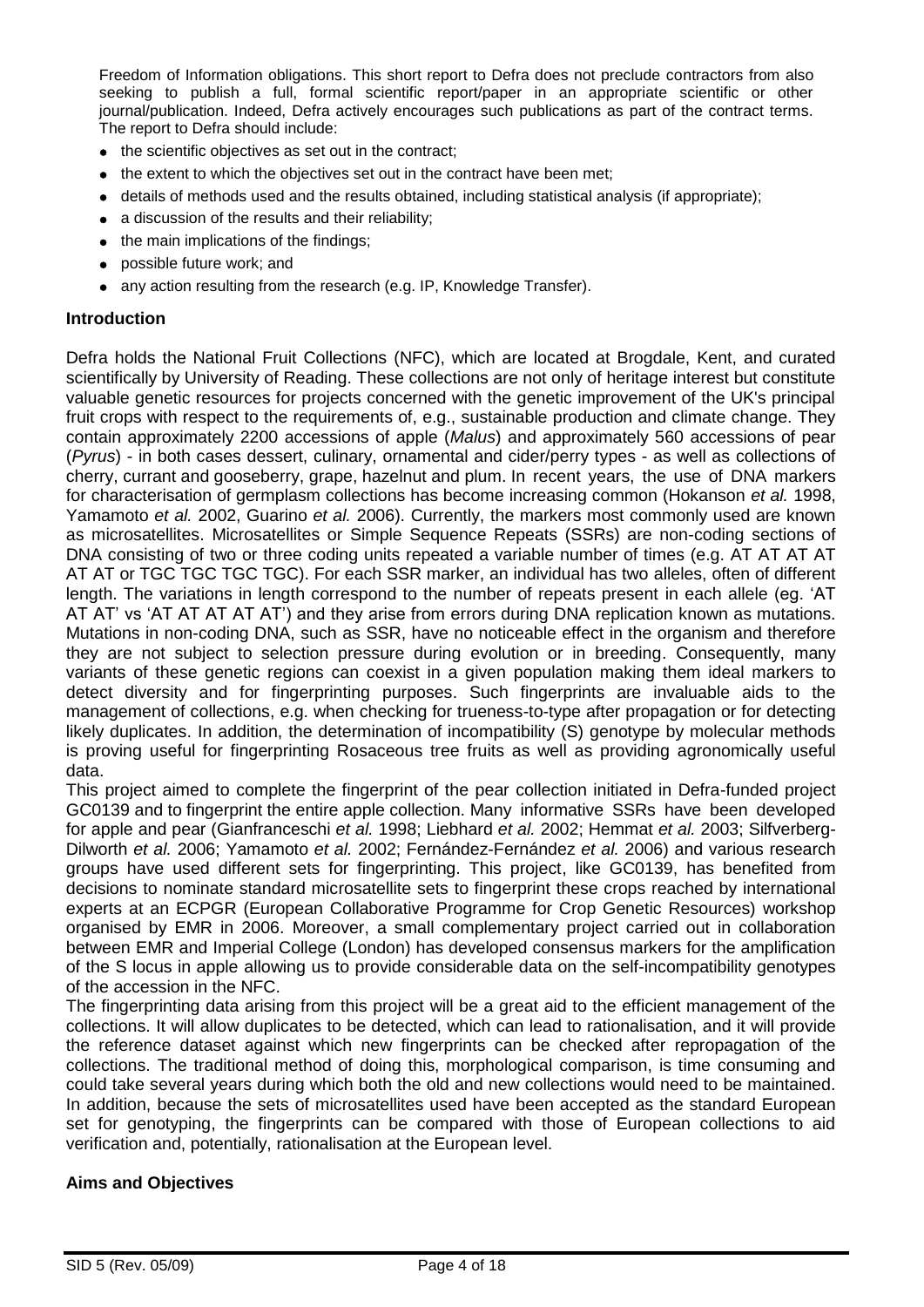- 1. Use microsatellites to fingerprint the apple accessions in the National Fruit Collection and provide curators with a valuable data set which distinguishes clearly all or most of the varieties tested thus enabling checking of identities and detection of synonyms
- 2. Complete the data set of microsatellite fingerprints of the pear accessions in the National Fruit Collection and provide curators with a valuable data set which distinguishes clearly all or most of the varieties tested thus enabling checking of identities and detection of synonyms.

The work was broken down into the following technical aims:

- 6. to extract DNA samples from the accessions of the apple collection and the remaining half (275) of the pear collection
- 7. to optimise PCR conditions for ~12 informative microsatellite primers in apple, developing multiplexes if appropriate
- 8. to determine the microsatellite fingerprints of the accessions of the apple collection and the remaining half of the pear collection
- 9. to verify ploidy levels of all accessions which appear from microsatellite analysis not to be diploid
- 10. to collate the data into Excel spreadsheets and provide to the scientific curator, e.g. to allow the search for duplicates, to submit the data to the freely-accessible ECPGR *Malus* and *Pyrus* databases and to produce papers on ploidy and fingerprinting.

*Technical aim 1- DNA extraction:* to extract DNA samples from the accessions of the apple collection and the remaining half (275) of the pear collection

DNA was extracted from the remaining pear samples using 0.2g tissue following a modified CTAB protocol (De La Rosa *et al.* 2002). The extracts were quantified and partially qualified by electrophoresis through agarose. The quality of the DNA was further assessed by checking the amplification the samples with a fully optimised PCR. A total of 2,162 apple accessions, including 75 from the observation plot added to the analysis in 2009 at the request of the collection curator, were collected. Leafy shoots were taken from one of each pair of accessions of the apple collection at Brogdale by the sub-contractor or the curator and were labelled to indicate the row number and tree position within each row. A list of the genotypes collected was produced. Foil parcels and tubes were labelled according to the collection list provided, leaves of each sample were removed and frozen in liquid nitrogen for storage in a -80 $\degree$ C freezer at EMR. Apple DNA was carried out following the technique described above.

*Technical aim 2 - Choice of primers and optimisation of PCR conditions:* to optimise PCR conditions for ~12 informative microsatellite primers in apple, developing multiplexes if appropriate

# *2.1. Optimisation for SSR fingerprinting of the pear collection*:

Pear fingerprinting was carried out as in Defra-funded project GC0139 of which this work is a continuation.

## *2.2. Optimisation for SSR fingerprinting of the apple collection*:

The choice of a set of microsatellites for fingerprinting apples was discussed at an ECPGR workshop (December 2006). Markers were chosen from each linkage group (where possible) that are robust, preferably single locus and that have been proved to be polymorphic in previous studies. From those recommended, we chose 12 namely, CH04c07, CH01h10, CH01h01, Hi02c07, CH01f02, CH01f03b, GD12, GD147, CH04e05, CH02d08, CH02c11 and CH02c09, that when labelled with four different fluorescent dyes, could be combined into three "multiplexed" reactions. These 12 primers have now been chosen as the ECPGR core set. PCR conditions were optimised for the multiplexes to obtain robust and reliable amplification.

## *2.3. Optimisation of methodology for self(in)compatibility allele genotyping in apple*

Consensus primers for the *S* genotyping of the apple collection have been developed using a reference set of cultivars which represent the *S* alleles 1 to 32. The reference set are cultivars in which the *S* genotype has been reported and confirmed in the literature.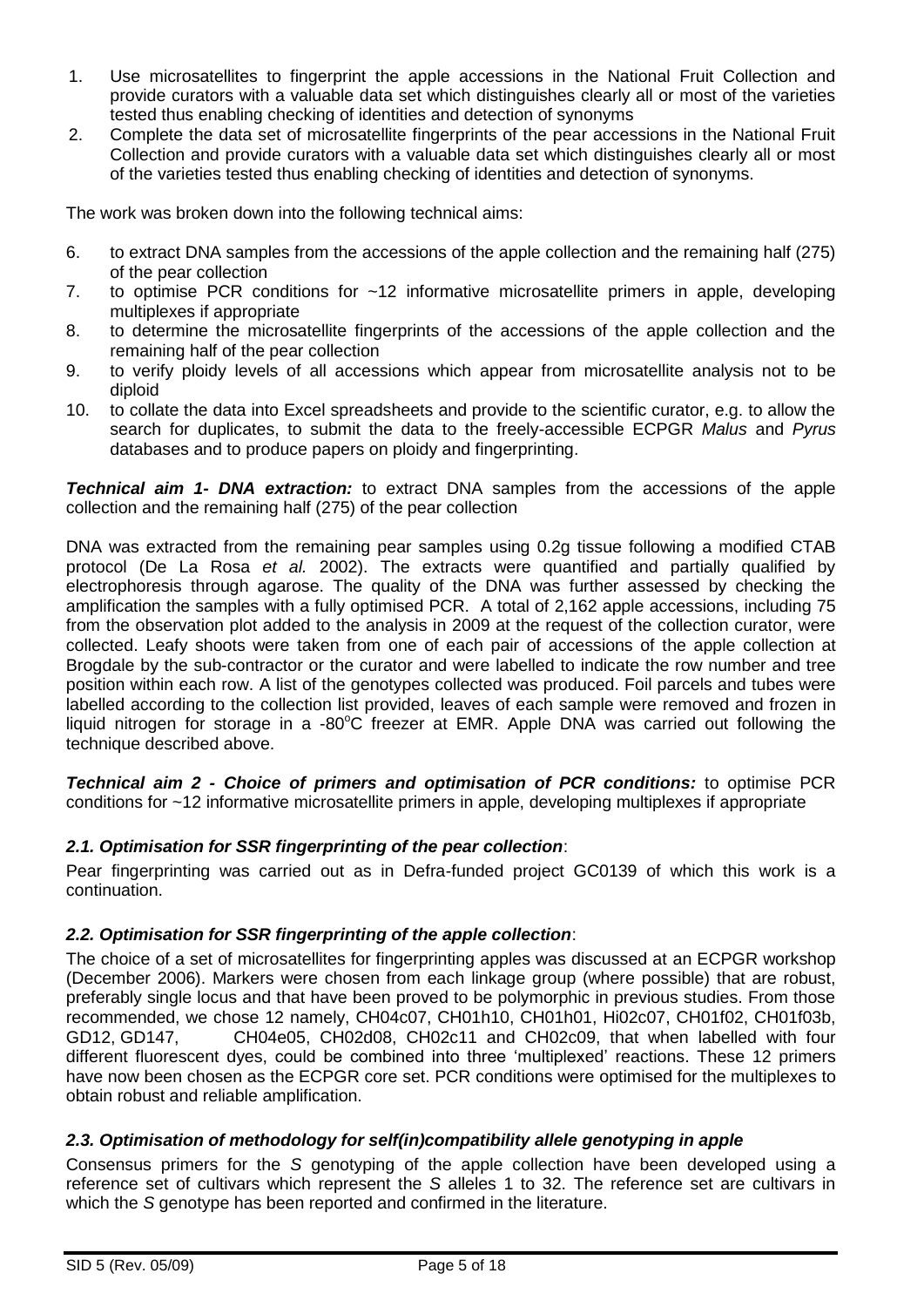

Allele sizes for each of the published *S* alleles are presented in Table 1 alongside some of the cultivars they were originally described as provided by Imperial College (London) consultant.Two different methods were combined to allow the detection and accurate sizing of alleles across a wide range of sizes. Originally, PCRs were carried out using non-labelled primers and product was then separated by electrophoresis on agarose gels (Fig.1) allowing the identification of large alleles such as *S<sup>3</sup>* (~1,400 bp) or *S<sup>22</sup>* (~2,200 bp). Where it was not possible to score all alleles in agarose gels, PCRs where repeated using fluorescently labelled primer pairs and products from these reactions was also run on a semiautomated ABI 3100 sequencer thus allowing the accurate discrimination of alleles under 500 bp such as *S<sup>18</sup>* (279 bp) and *S<sup>19</sup>* (282 bp). Where samples were unclear or failed on the first round of PCRs reactions were repeated using fluorescently labelled markers

followed by electrophoresis in agarose gels as well as

on the semi-automated ABI 3100 instrument.

**Figure 1.** Apple S-RNases amplified with consensus primers, separated and sized in an agarose gel

**Table 1.** *S-alleles* previously described in apple, product size detected using Imperial College"s protocol and cultivar(s) in which each allele can be found

| <b>Allele</b>  | Size (bp) | <b>Cultivars</b>                    | <b>Allele</b>     | Size (bp) | <b>Cultivars</b>             |
|----------------|-----------|-------------------------------------|-------------------|-----------|------------------------------|
| $S_1$          | 450       | Blenheim, Jacques Lebel             | $S_{19}$          | 279       | Blenheim Orange, Empire      |
| S <sub>2</sub> | 259       | Mutsu, Prima, Reinette de Champagne | $S_{21}$          | 287       | Ribston Pippin, Melba        |
| $S_3$          | 1400      | Mutsu, Granny Smith, Citron d'Hiver | $S_{22}$          | 2200      | Alkmene, Bismarck            |
| $S_4$          | 250       | Gravenstein, Reinette de Champagne  | $S_{23}$          | 258       | Granny Smith, Glockenapfel   |
| S <sub>5</sub> | 1300      | Cox's Orange Pippin, Alkmene        | $S_{24}$          | 445       | Braeburn, Red Rome           |
| $S_6$          | 280       | Citron d'Hiver, Oxford Hoard        | $S_{25}$          | 2600      | McIntosh, Laxtons Pearmain   |
| $S_7$          | 231       | Jonathan, Imperiale, Monroe         | $S_{26}$          | 273       | Malus baskatong              |
| $S_8$          | 1350      | Dumelow's Seedling, James Grieve    | $S_{29}$          | 339       | Anna                         |
| $S_9$          | 256       | Cox's Orange Pippin, Jonathan       | $S_{31}$          | 383       | Perrine York, Bosbury Pippin |
| $S_{10}$       | 1800      | McIntosh, Spartan, Prima            | $S_{14} = S_{15}$ | 285       | Gravenstein, Jacques Lebel   |
| $S_{16}$       | 2400&2800 | <b>Bohnapfel</b>                    | $S_{28} = S_{30}$ | 286       | Red Delicious, Gloster 69    |
| $S_{18}$       | 282       | <b>Starking Delicious</b>           | $S_{20} = S_{32}$ | 424       | Gravenstein, Mutsu           |

*Technical aim 3 – Genotyping of the apple and pear collections:* to determine the microsatellite fingerprints of the accessions of the apple collection and the remaining half of the pear collection.

## *3.1. – SSR fingerprinting of the pear collection*

The remaining pear DNA samples were amplified with the chosen primers in multiplex reactions, using a thermocycler machine and ensuring the presence of the selected control samples within each plate (as listed in GC0139). The amplification products were loaded on to an ABI semi-automated Genetic Analyzer for fragment electrophoresis and sizing. Then the data were compiled using GENESCAN and GENOTYPER software. The quality and reliability of the fingerprints was assured by using standardised methodologies with optimised primers and regular control samples. Hard copies of all traces from the software were printed facilitating clear comparisons between peak intensity and fragment size of the amplified products. A degree of "judgement" was used to score different markers; unreliable peaks or those largely outside the range of the marker were ignored, where double peaks are generated in PCR (due to imperfect A-addition), a decision was made on whether to consistently score left-hand or right-hand peak regardless of their relative size and where strong stuttering was present and care was taken to discriminate between stutters and nearby alleles.

Each plate was scored independently and scores were confirmed by a second researcher. When necessary, corrections to scores were made on the printed files and transferred to the score files. Repeats were performed on any sample that failed or where the traces were unclear. Any variation in peak size between plates was normalised by comparing the control samples. After being checked twice by two independent researchers and data were considered validated and remained stored within EMR"s EMQA system.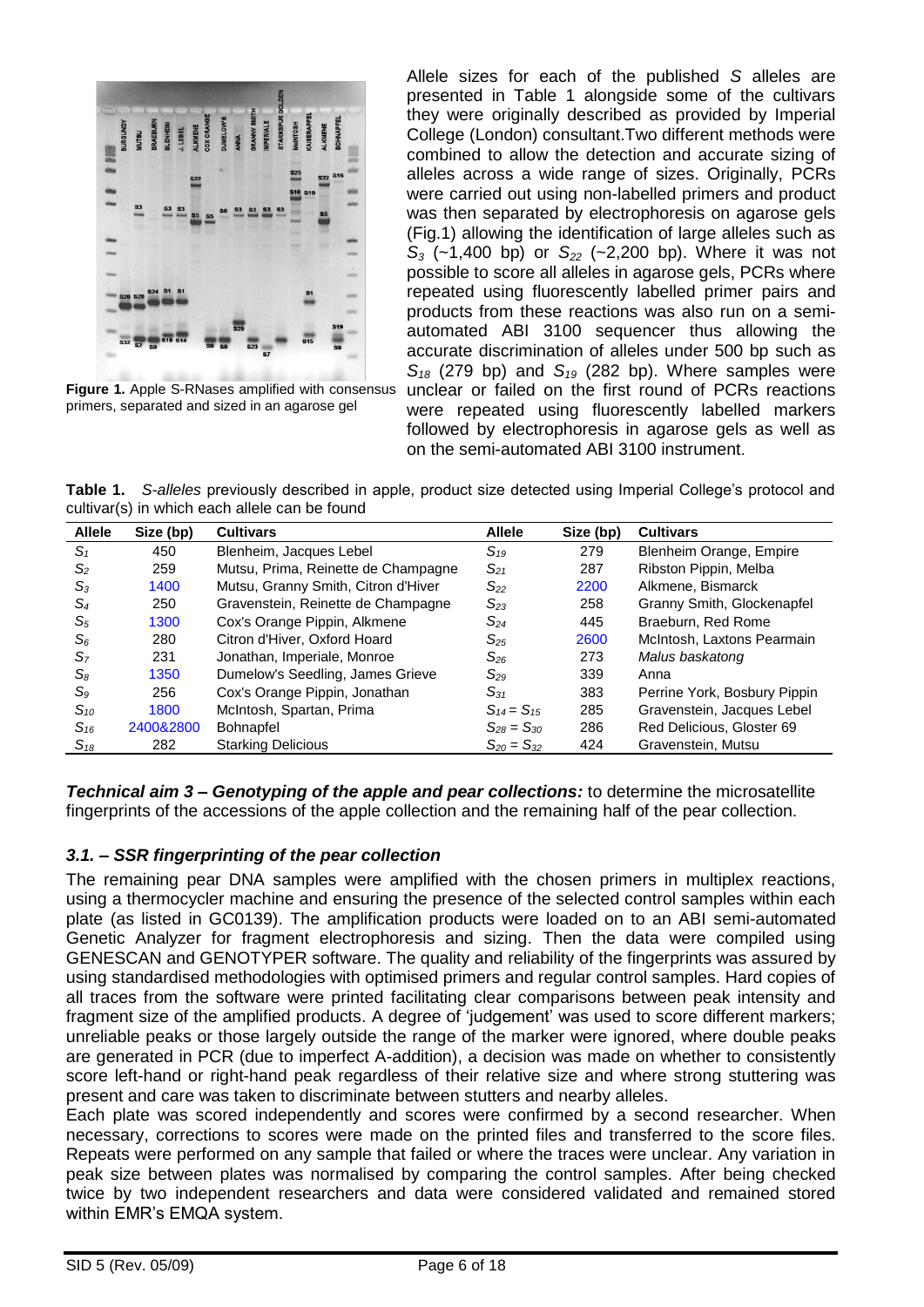Allele sizes provided by GENOTYPER software are estimations by comparison with internal size standard and therefore are expressed as a range of values with decimals (121.78, 121.89, 121.91, 122.01 and 122.12 would all correspond to an allele of 122 bp). In order to compare fingerprints for different accession it was necessary to round those alleles. Rounding was done by transferring all peak sizes to a different file and plotting the spread of each allele in a graph to help visualise the size range for each allele. Once the range of sizes for each allele was determined, the EXCEL function "Vertical look up"(VLOOKUP) was used to replace the original score by the rounded allele size. Data were compared using GenAlEx software. The analysis of all the pear data produced in this project together with that from project GC0139 showed a number of accessions with identical fingerprints (Table 2) including known clones and some suspected replications.

| Comice <sup>1</sup>                        | <b>Williams</b>                           | 05 21 Fertility                 |
|--------------------------------------------|-------------------------------------------|---------------------------------|
| 01 <sup>2</sup> 19 <sup>3</sup> Red Comice | 06 07 Nye Russet Bartlett                 | 05 23 Improved Fertility        |
| 02 19 Doyenne du Comice                    | 07 08 Parburton                           | <b>Hosui</b>                    |
| 03 19 Doyenne du Comice                    | 08 08 Arnold                              | 06 29 Shinsui Asian             |
| 05 29 Comice Bodson                        | 09 08 Double Williams                     | 08 09 Gros Blanquet             |
| <b>Conference</b>                          | 10 00 Instone 1                           | 09 03 Bianchettone              |
| 06 17 Conference BronzeeB557               | 10 08 Max Red Bartlett                    | 03 04 Early Seckel              |
| 07 18 Conference Primo                     | 11 07 Redbald                             | 04 04 Early Seckel              |
| 08 17 Conference Van Wetten                | 12 07 Biggar Russet Bartlett              | 06 37 Liegels Butterbirne       |
| 09 17 Conference                           | 13 07 Knock out Russet Bartlett           | 17 41 Virgoloso                 |
| 10 17 Conference Russet Wheldon            | 14 07 Moyer Russet Bartlett               | 12 41 Sos                       |
| 34 03 Saels                                | 15 07 Sandar Williams Creuse              | 18 37 Easter Beurre             |
| 04 25 Williams d'Hiver                     | 16 07 Williams Bon Chretien               | 11 37 Rogue Red                 |
| 06 31 Williams d'Hiver                     | 17 07 Williams Bon Chretien               | 19 00 G Rosired                 |
| 01 11 Laxtons Superb                       | 18 07 Russet Bartlett                     | 21 15 Onward                    |
| 02 12 Mercer                               | 19 07 Striped Williams                    | 21 27 Belle de Soignies         |
| 14 19 Duchesse Bererd                      | 06 13 Spadona d'Estate                    | 16 03 Citron des Carmes         |
| 15 19 Duchesse d'Angouleme                 | 13 00 E Krystali                          | 17 03 Citron des Carmes Panache |
| 17 37 Duchesse Panachee                    | 19 35 Butirra                             | 18 11 Saint Jean Panachee       |
| 19 15 Csatar                               | 05 03 Grand Champion                      | 22 21 Oldfield                  |
| 20 15 Soldat Labourer                      | 06 03 Gorham                              | P1 11 Oldfield                  |
| 11 27 Crassane Panachee                    | 13 16 Autumn Bergamot                     | 11 31 Unknown S R Peart         |
| 22 35 Crassane                             | O3 39 Autumn Bergamot (accessed as Achan) | 21 33 Beurre Rance              |
| 04 21 Ferdinand Gaillard                   | 06 05 Maxine                              | 06 27 Red Beurre Hardy          |
| 09 27 Constant Lesueur                     | 07 05 Starking Delicious                  | 07 27 Beurre Hardy              |
| 11 29 Southworth                           | 03 25 Ritson                              | 16 13 Howlett                   |
| 12 31 Vermont Beauty                       | 13 17 Danas Hovey                         | 23 19 Madame Treyve             |
| 04 05 Magness                              | 05 19 Dubbele Kreeftpeer                  | 15 31 Italy 154                 |
| 05 05 Magness                              | 14 38 Double de Guerre                    | 18 00 G Porporata               |
| 06 35 Furedi                               | 01 01 Andre Desportes                     | 14 35 Blickling                 |
| 19 37 Egri                                 | 22 11 Alexandrina Bivort                  | 23 31 Jean de Witte             |
| 34 08 Little Swans Egg                     | O4 35 Constance Mary                      | 20 17 Belle de Bruxelles        |
| O <sup>3</sup> 1 39 Muirfowl Egg           | O0 Miles                                  | 27 31 Belle de Bruxelles        |
| 08 29 Fondante d'Automne                   | 19 03 Clapps Favourite                    | 1009 Hessle                     |
| 12 17 Bergamotte Heimbourg                 | 20 03 Starkrimson                         | O4 33 Denny's Farm              |
| 21 23 Seigneur Esperen                     | 20 05 Large Clapps                        | O4 13 Goudnap                   |
| 07 09 Green Pear of Yair A                 | 07 01 Buzas Korte                         | O4 17 Grey Honey                |
| O5 3 Port Allen 1                          | 13 13 Voros Buza Korte                    | O5 17 Maggie Duncan             |
| O5 5 Port Allen 2                          |                                           |                                 |

**Table 2.** Groups of pear accessions indistinguishable by microsatellite analysis

O5 7 Port Allen 3

**<sup>1</sup>** Controls samples used to standardise allele sizes across different plates appear in bold in the table.

**2** First two digits indicate row number

**3** Second two digits indicate position of the tree within the row

**4** The letter "O" indicate the samples came from the observation plot not the main collection

# *3.2. – SSR fingerprinting of the apple collection*

DNA from 2,162 accessions from apple collection, including 96 sample from the cider collection and 75 from the observation plot was amplified with a set of 12 SSR markers amplified in three multiplex reactions, using a thermocycler (Fernández-Fernández et al. in preparation). Eight control samples ("Delicious", "Fiesta", "Malling 9" (rootstock), "Michelin", "Prima", "Worcester Pearmain", "*Malus robusta* 5"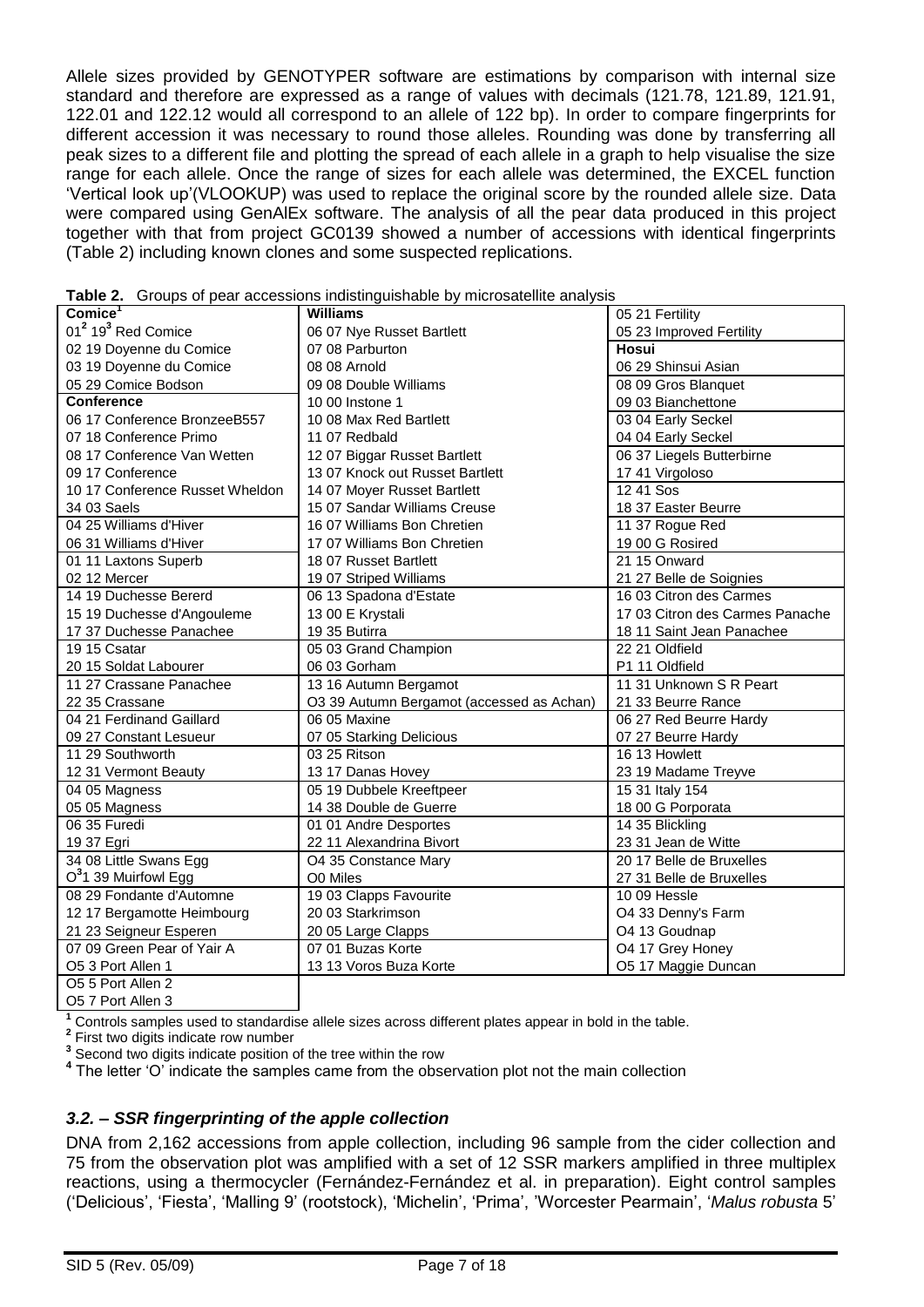and "*Malus floribunda* 821" all ex-INRA at Angers) were included in each plate as per recommendation of the ECPGR 2006 workshop.

Methodology for scoring, checking, and rounding data was the same as the one used for pear as outlined above. The analysis of all SSR data produced showed a number of accessions with identical fingerprints including known clones and some suspected replications (Table 3).

| $02^1 01^2$ Nico                    | 03 11 Reverend W Wilks            | 05 15 Grenadier                    |
|-------------------------------------|-----------------------------------|------------------------------------|
| 03 01 Lodi                          | 04 13 Autumn Harvest              | 05 17 Guldborg                     |
| 10 05 Melba                         | 04 05 Wrixparent                  | 11 25 Beauty of Bath               |
| 10 07 Hunter Melba                  | 11 09 White Transparent           | 11 31 Crimson Beauty of Bath       |
| 10 09 Red Melba                     | 15 19 Perrine Yellow Transparent  | 11 33 Tims Early                   |
| 06 03 Karinable                     | 10 25 Savstaholm                  | 10 31 Tewkesbury Baron             |
| 10 03 Maidstone Favourite           | 10 27 PJ Bergius                  | 10 33 Thomas Jeffrey               |
| 13 17 Laxtons Fortune               | 24 31 Lord Derby                  | 29 03 Lord Lambourne               |
| 13 19 Fisher Fortune                | 24 33 Lord Derby spur type        | 29 05 Lady Lambourne               |
| 13 21 Red Fortune                   | O <sup>3</sup> 2 13 Harvest Lemon | 29 07 Russet Lambourne             |
| 12 23 Discovery                     | 14 03 James Grieve                | Worcester Pearmain <sup>4</sup>    |
| 14 05 Discovery                     | 14 09 Erich Neumanns Roter        | 14 15 Worcester Pearmain           |
| 14 07 Discovery                     | 14 13 James Grieve                | 16 21 Worcester Pearmain           |
| 19 23 Discovery                     | 19 17 Redcoat Grieve              | O 2 31 Hick's Fancy                |
| 12 03 Benoni                        | 13 01 Laxtons Epicure             | 13 25 George Cave                  |
| 12 05 Red Benoni                    | 13 03 Epicurean                   | 13 27 George Cave                  |
| 39 19 Sunset                        | 31 21 Barchards Seedling          | 42 31 Ellisons Orange McCarroll    |
| 39 21 Sunset sport                  | 40 17 Welford Park Nonsuch        | 42 34 Red Ellison                  |
| 36 27 Millicent Barnes              | 35 03 Guelph                      | 35 09 Histon Favourite             |
| 36 29 Millicent Barnes sport        | 37 17 Peacemaker                  | 38 15 Richardson Tomalin           |
| 29 11 Blackmack                     | 52 01 Jonathan                    | 40 35 Red Elstar                   |
| 29 13 McIntosh                      | 52 03 Blackjon                    | 42 35 Elstar                       |
| 29 15 Alexis                        | 52 05 Jonathan Matthews           | 47 27 Daliest                      |
| 29 22 Black Mickey                  | 52 07 Jonathan a                  | 19 103 Reinstar                    |
| 29 25 Kimball McIntosh              | 52 09 Jonathan b                  | 21 99 Elnica                       |
| 29 28 Johhnson McIntosh             | 52 15 Kapai Red Jonathan          | 24 91 Elshof                       |
| 29 30 Rogers McIntosh               | 52 19 Jonathan 15 Welday          | 25 111 Bel-el                      |
| 29 31 Starkspur McIntosh            | 52 21 Jonathan 19 Welday          | 40 01 Wealthy                      |
| 49 14 Red Fameuse                   | 37 01 Nouvelle Europe             | 40 05 Double Red Wealthy           |
| 35 19 Jefferis                      | 38 29 Sandew                      | 40 07 Loop Wealthy                 |
| 35 21 Jennifer Wastie               | 38 31 San Peinte                  | 40 09 Stevenson Wealthy            |
| 15 37 Cox's Orange Pippin           | 07 29 Chips                       | 13 39 Testerspur Golden Delicious  |
| 15 41 Cox's Orange Pippin LA 79     | 15 23 Queenbys Glory              | 13 41 Golden Auvilspur             |
| 15 43 Cox's Orange Pippin Otago     | 28 33 Keeds Cottage               | 13 43 Starkspur Golden Delicious   |
| 15 45 Cox's Orange Pippin Vison     | 30 11 Nanny                       | 13 45 Goldenspur                   |
| 15 50 Clarkes Royal                 | 17 30 Margaret                    | 13 47 Yellowspur                   |
| 15 51 Queen Cox Maclean             | 18 21 Summer Apple                | 13 49 Golden Delicious B           |
| 15 55 Queen Cox                     | 25 01 Peasgoods Nonsuch           | 13 55 Courtagold                   |
| 15 57 King Cox                      | 25 03 Crimson Peasgood            | 14 37 Golden Delicious             |
| 15 59 Crimson Cox                   | 15 01 Millers Seedling            | 14 39 Golden Delicious             |
| 16 37 Cox's Orange Pippin           | 15 03 Red Millers Seedling        | 14 41 Horst No 2                   |
| 16 39 Cherry Cox                    | 25 19 Winter Codlin               | 14 43 Goldensheen                  |
| 16 43 Kortegaard Cox                | 26 09 Woodford                    | 14 47 Nugget                       |
| 16 45 Cox's Orange Pippin Potter    | <b>Fiesta</b>                     | 14 49 Double Golden Delicious      |
| 16 47 Rouge des Flandres            | 29 33 Fiesta                      | 14 51 Golden Delicious Russet Form |
| 16 49 Frydeland Cox                 | 06 26 Willy Sharp                 | 14 55 Lys Gold                     |
| 16 53 Queen Cox                     | 31 27 Beacon                      | 14 57 Ed Gould Golden              |
| 16 55 Cox's Orange Pippin LA 62D    | 31 33 Biesterfelder-Renette       | 14 59 Smoothee                     |
| 16 59 Cox's Orange Pippin Wisley    | 32 05 Calville Rouge du Mont d'Or | 15 39 Penco                        |
| 17 57 Cox's Orange Pippin spur type | 32 15 Charles Ross                | 48 83 Skinlite                     |
| 18 89 Cox La Vera                   | 32 17 Red Charles Ross            | 24 89 Elbee                        |
| 18 91 Red Cox (93-019)              | 34 09 Geeveston Fanny             | 26 85 Golden Delicious (Vinson)    |
| 20 111 Vegi Cox                     | 34 11 Red Geeveston Fanny         | continued                          |
|                                     |                                   |                                    |

**Table 3.** Groups of apple accessions indistinguishable by microsatellite analysis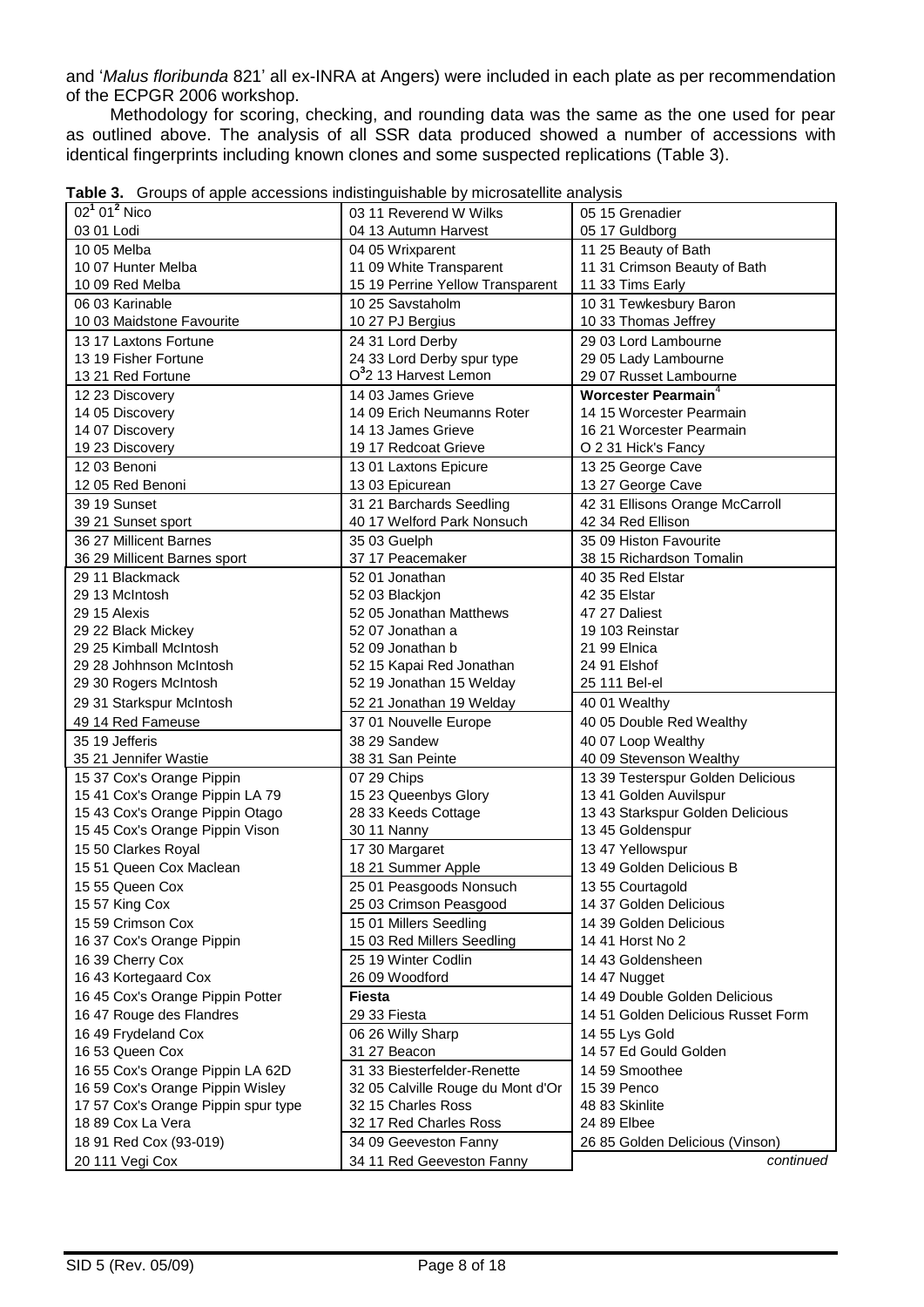*Table 3 (continued). Groups of apple accessions indistinguishable by microsatellite analysis*

| rabio o footimidod). Orodpo oi appro accessiono indicinigalonabio by microcatellito analysis |                                  |                              |
|----------------------------------------------------------------------------------------------|----------------------------------|------------------------------|
| 43 21 Ingrid Marie                                                                           | 43 29 King of the Pippins        | 38 19 Rivers Nonsuch         |
| 43 23 Ingrid Marie                                                                           | 43 31 King Russet                | 45 29 Renown                 |
| 43 23 Red Ingrid Marie                                                                       | 43 35 Rote Goldparmane           | 42 87 Lambs Seedling         |
| 24 03 Christie Manson                                                                        | 39 23 Ten Commandments           | 25 05 Red Musk               |
| 44 23 Green Roland                                                                           | 44 29 Merchant Apple             | 45 33 Seabrooks Red          |
| 26 89 Jonagold 1905                                                                          | 45 05 Norfolk Royal              | Prima                        |
| O 4 27 Queen Anne                                                                            | 45 07 Norfolk Royal Russet Sport | 47 31 Prima                  |
| 07 09 Evagil                                                                                 | 28 11 Devon Crimson Queen        | 53 13 Dugamel                |
|                                                                                              |                                  |                              |
| 47 11 Sharleston Pippin                                                                      | 48 33 Sops in Wine               | 55 15 Melrose                |
| 47 33 Yellow Pitcher                                                                         | $C56$ 19 Sops in Wine (B)        | 57 17 Marstar                |
| O 2 17 Charleston                                                                            | 30 35 Rosa del Caldaro           | 51 27 Kidds Orange Red       |
| O 4 05 Kane's Seedling                                                                       | 49 29 Mela Carla                 | 51 29 Captain Kidd           |
| 52 23 Crimson Superb                                                                         | 54 10 Spartan                    | 48 25 Missouri               |
| 52 25 Laxtons Superb                                                                         | 54 11 Spartan Scotland           | 53 17 Ozark Gold             |
| 52 29 Maxton                                                                                 | 54 13 Spartan Sweden             | 53 25 Red Statesman          |
| 52 31 Russet Superb                                                                          | 54 16 Spartan No3                | 53 28 Statesman Red Sport    |
|                                                                                              |                                  |                              |
| 52 33 Laxtons Superb NFT clone                                                               | 54 17 Hunter Spartan             | 44 17 McLivers Winesap       |
| 52 35 Laxtons Superb                                                                         | 54 19 Spartan 10C-6-43-I         | 54 31 Dermen Winesap         |
| 56 09 Jincoa Zagarra                                                                         | 37 11 Orleans                    | 34 03 Foulden Pearmain       |
| 10 39 Eri Zagarra                                                                            | 11 45 Quindell                   | 20 55 Old Pearmain           |
| <b>10 37 Dukat</b>                                                                           | 24 01 Chelmsford Wonder          | 23 48 Marosszeki Piros Paris |
| 12 43 Dukat spur type                                                                        | 28 51 Lundbytorp                 | 31 105 Martini               |
| 43 85 Shenandoah                                                                             | 27 110 Mitchelsons Seedling      | 31 107 Red Martini           |
| 48 19 New Fiji                                                                               | 16 51 Kent                       | 50 25 Ben Davis              |
|                                                                                              |                                  |                              |
| 19 59 Fuji                                                                                   | 23 37 Kent                       | 26 47 Black Ben              |
| 18 95 Fuji INRA Nagafu                                                                       | 06 15 Red Victoria               | 20 39 Gustavs Dauerapfel     |
| O 2 39 Fuji Brak                                                                             | 24 59 Sweet Caroline             | 27 54 Gyogyi Piros           |
| <b>Delicious</b>                                                                             | 27 61 Jonagold                   | 29 47 Pixie                  |
| 30 61 Starks Late Delicious                                                                  | 28 57 Minister von Hammerstein   | 29 49 Pixie red sport        |
| 43 55 Pagsup spur type                                                                       | 35 81 Northern Spy               | 36 73 Rome Beauty            |
|                                                                                              |                                  |                              |
| 43 59 Oregon Spur                                                                            | 35 83 Double Red Northern Spy    | 36 75 Barkley Red Rome       |
| 44 45 Richared Delicious                                                                     | 35 85 Hunter Kinkead Spy (4n)    | 36 77 Double Red Rome Beauty |
| 44 49 Starking                                                                               | 35 87 Kinkead Red Spy            | 36 79 Glengyle Red           |
| 44 51 Starkrimson                                                                            | 35 89 Loop Spy (4n)              | 36 81 Red Rome (Australia)   |
| 44 57 Wellspur                                                                               | 35 91 Crimson Spy                | 36 83 Ruby Rome Beauty       |
| 24 103 Lancraig                                                                              | 42 107 Geneva Ontario (4n)       | 36 85 SeeandO Red Rome       |
| 24 95 Hared                                                                                  | 25 50 Granny Smith spur type     | 21 53 Aromatic Russet        |
| 26 113 Averdal                                                                               | 35 49 Granny Smith               | 38 37 Parkers Pippin         |
| 38 49 Pomme d'Amour                                                                          | 54 05 Rosioare Calugaresti       | 50 35 Colonel Vaughan        |
|                                                                                              |                                  |                              |
| 38 51 Pomme de Fer                                                                           | 40 49 Sikulai Alma               | 41 43 Winter Marigold        |
| 30 05 Maltster                                                                               | 42 65 Cavallotta                 | 33 35 Flower of the Town     |
| 41 57 Leeders Perfection                                                                     | 42 67 Champ Gaillard             | 43 61 Langes Perfection      |
| 44 05 Lemon Queen                                                                            | 42 01 Caroline                   | 29 101 Barnack Beauty        |
| 28 71 Nottingham Pippin                                                                      | 28 85 Patrick                    | 29 103 Barnack Beauty sport  |
| 56 23 Mrs Phillimore                                                                         | 18 63 Newtown Pippin             | 44 07 Limoncella             |
| 29 79 Sweet Merlin                                                                           | 29 89 Yellow Newtown Pippin      | 30 81 Cola                   |
|                                                                                              |                                  |                              |
| 35 59 Hoe                                                                                    | 31 101 Lucullus                  | 31 79 Herceg Batthyanyi Alma |
| 31 113 Megumi                                                                                | 32 87 Prins Bernhard             | 32 99 Reinette Franche       |
| 33 105 Api Rose                                                                              | 23 31 Broad Eyed Pippin          | 33 97 Winston                |
| 33 113 Blandurette                                                                           | 33 96 Betty Geeson               | 33 99 Winston sport          |
| 45 49 Gala                                                                                   | 45 65 Green Purnell              | 55 23 Baxters Pearmain       |
| 45 51 Tenroy                                                                                 | 45 67 Gros Api                   | 45 63 Golden Reinette        |
| 20 93 Imperial Gala                                                                          | 58 03 Apez Zagarra               | 48 39 Beurriere              |
| 23 89 Galaxy                                                                                 | 46 37 Anisa                      | 48 61 Normandie              |
|                                                                                              |                                  |                              |
| 24 105 Prince Gala Regal Prince                                                              | 49 38 Cravert                    | 16 61 Belle de France        |
| 30 91 Daru Sovari                                                                            | 49 39 Cravert Rouge              | 50 62 Crawley Beauty         |
| 31 76 Harang Alma                                                                            | 51 B Telamon                     | 28 111 Sandow                |
| 35 109 Sovari Nobil                                                                          | 51 F Trajan                      | 28 113 Hunter Sandow (4n)    |
| 45 13 Orenco                                                                                 | 34 93 Feuillot                   | 18 25 Taunton Cross          |
| 34 109 Ivo                                                                                   | 34 95 Fosters Seedling           | 35 73 Laxtons Pearmain       |
|                                                                                              |                                  |                              |
| 25 23 Desse de Buff                                                                          | 53 20 Perrine York               | 49 44 Belle des Buits        |
| 36 105 Franc Roseau                                                                          | 36 99 York-a-Red                 | 37 102 Paradis               |
|                                                                                              |                                  | continued                    |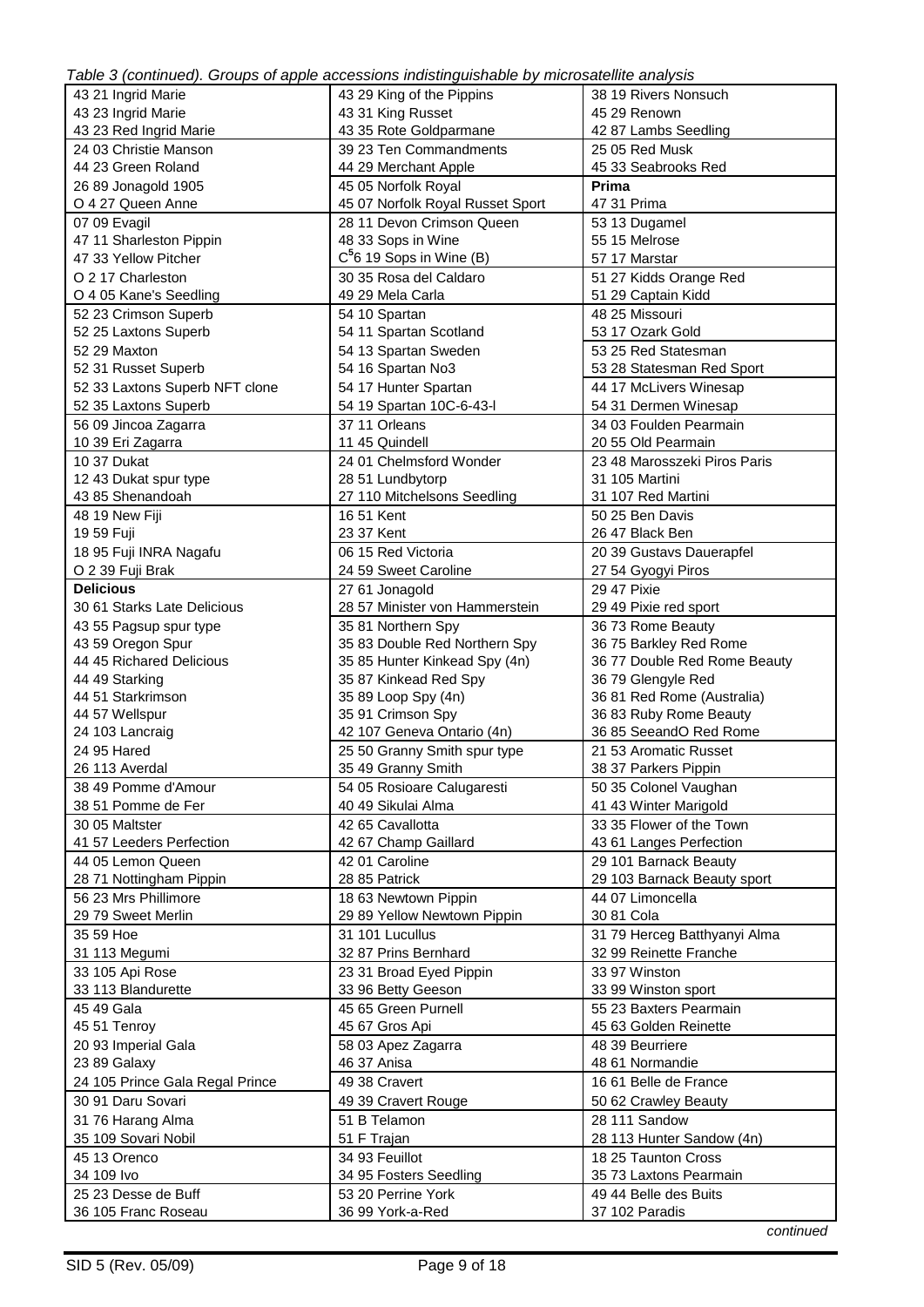*Table 3 (continued). Groups of apple accessions indistinguishable by microsatellite analysis*

| $\sim$ (commention), which is the computation of $\sim$<br>22 15 Meri Cretesti | 37 31 Prinz Albrecht von Preussen         | 38 106 Maid of Kent                               |
|--------------------------------------------------------------------------------|-------------------------------------------|---------------------------------------------------|
| 38 81 Cretesc                                                                  | 38 97 Fairy                               | 39 83 Bismarck                                    |
| 21 35 Grosse de Saint Clement                                                  | 41 99 Bedfordshire Foundling              | 55 19 Winter Peach                                |
| 40 89 Grandmere                                                                | 42 99 Missing Link                        | 43 111 Devonshire Buckland                        |
| 44 95 Newton Wonder                                                            | 32 53 Bouquepreuve                        | 47 03 Gronsvelder Klumpke                         |
| 44 97 Crimson Newton Wonder                                                    | 45 98 Bonnet de Comte                     | 46 99 Rheinischer Krummstiel                      |
| 44 101 Red Newton Wonder                                                       | 46 77 Gazerau                             | 46 45 Franc Bon Pommier                           |
| 44 99 Marston Scarlet Wonder                                                   | 46 79 Gelber Trierer Weinapfel            | 47 75 Brabant Bellefleur                          |
| 36 103 Bastien                                                                 | 18 105 Royal Blush                        | 24 45 Reinette Grise de Saintonge                 |
| 47 88 Lagree                                                                   | 18 107 Rodluvan                           | 18 113 Rushock Pearmain                           |
| 17 37 Alkmene                                                                  | O 2 37 Fallbarrow Favourite               | 44 105 Present van Engeland                       |
| 19 112 Red Alkmene                                                             | O 3 15 Weaten Loaves (Hedge)              | O 37 Lady's Finger (Gorman)                       |
| 23 83 Ceeval                                                                   | O 3 17 Weaten Loaves (Leaning)            | O 3 9 Lady's Finger (Wass Helmsley)               |
| 34 111 King Charles Pearmain                                                   | 25 47 Falstaff                            | 30 07 Milton                                      |
| 19 81 Polan 2                                                                  | 20 97 Red Fallstaff                       | 21 105 Karina                                     |
| 42 83 Jeanne Hardy                                                             | 21 109 Reinette de Caux                   | 20 99 Chantecler                                  |
| 21 83 Belle de Pontoise                                                        | 23 111 Mangasuper                         | 25 113 Chantegrise                                |
| 19 29 Rubin                                                                    | 48 05 Delcorf                             |                                                   |
| 21 89 Bohemia                                                                  | 23 87 Dalili                              | 07 02 Coopers Seedling<br>26 109 Grimoldby Golden |
|                                                                                |                                           |                                                   |
| 25 65 Aroma<br>22 113 Amorosa                                                  | 43 45 Cockle Pippin<br>25 105 Grey Pippin | 56 15 Kingston Black<br>C2 23 Kingston Black (B)  |
|                                                                                |                                           |                                                   |
| 18 37 False Burr Knot Howard                                                   | C5 1 Pethyre<br>C5 21 Broadleaf Norman    | 41 59 Hockings Green                              |
| C3 27 Genet Moyle                                                              |                                           | C5 17 John Broad                                  |
| C3 5 False (Balls Bittersweet)                                                 | C1 23 Reine des Pommes                    | 07 25 Venus Pippin                                |
| C37EB54                                                                        | C6 3 Langworthy                           | O 1 19 Plum Vite                                  |
| 33 101 Wyken Pippin                                                            | 26 07 Kings Acre Bountiful                | 26 03 White Melrose                               |
| O 1 1 Whiting Pippin                                                           | O 1 33 White Melrose (Anton's Hill)       | O 1 35 White Melrose (Priorwood)                  |
| 39 85 Costard (Howlett)                                                        | 36 17 Mabbotts Pearmain                   | 17 105 Onibury Pippin                             |
| O 1 9 Costard (supposed)                                                       | O 2 15 Stead's Reinette                   | O 2 23 Onibury Pippin                             |
| O 1 5 Sam's Crab                                                               | O 2 29 Costard                            | 45 21 Rank Thorn                                  |
| O 2 25 Sam's Crab                                                              | O 2 35 Sweet Cleeve                       | O 3 11 Rankthorn                                  |
| 23 07 Transparente de Croncels                                                 | O 3 23 Wanstall Pippin                    | 43 17 Herrings Pippin                             |
| O 3 19 Weaten Loaves (tree 2)                                                  | O 3 25 Wanstall Pippin                    | O 3 29 Red Rolo                                   |
| 51 03 Court of Wick<br>O 4 1 Sykehouse Russet (Far)                            | 15 21 Polly<br>O 4 29 Reynold's Peach     | 45 93 Annie Elizabeth<br>O 5 23 Greasy Butcher    |
| 04 03 Tordai Alma                                                              | 17 59 Acklam Russet                       | 54 21 Stafner Rosen                               |
| 22 09 Kirkes Lord Nelson                                                       | 29 57 Reinette de Macon                   | 42 41 Baldwin                                     |
| 22 07 Loddington                                                               | 24 29 Ladys Delight                       | 32 35 Csikos Orias Halasi                         |
| 26 17 Stones Mosaic                                                            | 36 35 New German                          | 39 31 Vajki Alma                                  |
| 20 15 Hibernal                                                                 | 27 25 Old English Round                   | 24 18 Granges Pearmain Barnes                     |
| 42 23 Luzhanka                                                                 | 55 11 Crimson King                        | 40 41 Sandlin Duchess                             |
| 42 25 Doux dArgent original sample                                             | 2 13 Crimson King                         | 39 87 Dicks Favourite                             |
| 25 55 New Jonagold                                                             | 26 87 Jonagold                            | 38 43 Pepin de Bovelingen                         |
| 17 109 Veekmans Jonaster                                                       | O 5 19 Abbot's Early                      | 38 64 Rambour Podolskii                           |
| 18 101 Excel                                                                   | 39 79 Belle de Boskoop (3n)               | 32 95 Reinette du Canada (3n)                     |
| 18 93 Wilmuta                                                                  | 39 81 Red Belle de Boskoop                | 32 97 Reinette Grise du Canada (3n)               |
| 18 99 Jonagored Supra                                                          | 21 87 Bielaar                             | 24 05 Contessa                                    |
| 19 107 Jonagold (EMLA)                                                         | 24 113 Botden                             | 40 75 Beauty of Kent                              |
| 19 113 Red Jonaprince                                                          | 41 105 Bramleys Seedling (3n)             | AO 1 21 Profit 1                                  |
| 20 102 Jonagold Boerekamp                                                      | 41 107 Bramley (m Crimson)(3n)            | AO 1 23 Profit 2                                  |
| 20 103 Josegold                                                                | 20 07 Earl Cowper                         | 43 51 Cornish Pine                                |
| 20 107 Prince Jonagold DH                                                      | 47 101 Tower of Glamis                    | AO 1 25 Red Ribbed Greening                       |
| 20 89 Decosta                                                                  | 45 01 Mother                              | 27 07 Gravenstein                                 |
| 21 111 Jonagold clone AW2001                                                   | 17 111 Queen Mary                         | 27 09 All Red Gravenstein                         |
| 23 103 Jomured                                                                 | 21 31 Excelsior Seabrook                  | 27 11 Morkrod                                     |
| 23 113 Orei                                                                    | 26 107 Rougemont                          | 23 01 Tom Putt                                    |
| 24 107 Rubinstar                                                               | 38 94 Smalls Admirable                    | 23 05 Sidney Strake                               |
| 24 99 Jored                                                                    | 5 24 Captain Broad (B)                    | C3 1 Tom Putt (B)                                 |
| 26 91 Jonagored                                                                | 36 37 Holstein                            | 25 13 Thomas Rivers                               |
| 26 93 Crowngold                                                                | 36 45 Holstein Mahler                     | AO 1 13 Mainds Costard                            |
| 26 95 King Jonagold                                                            | 36 47 Holstein Palloks                    | AO 2 29 Costard                                   |
| 26 97 Jonica                                                                   | 36 49 Holstein sport                      | continued                                         |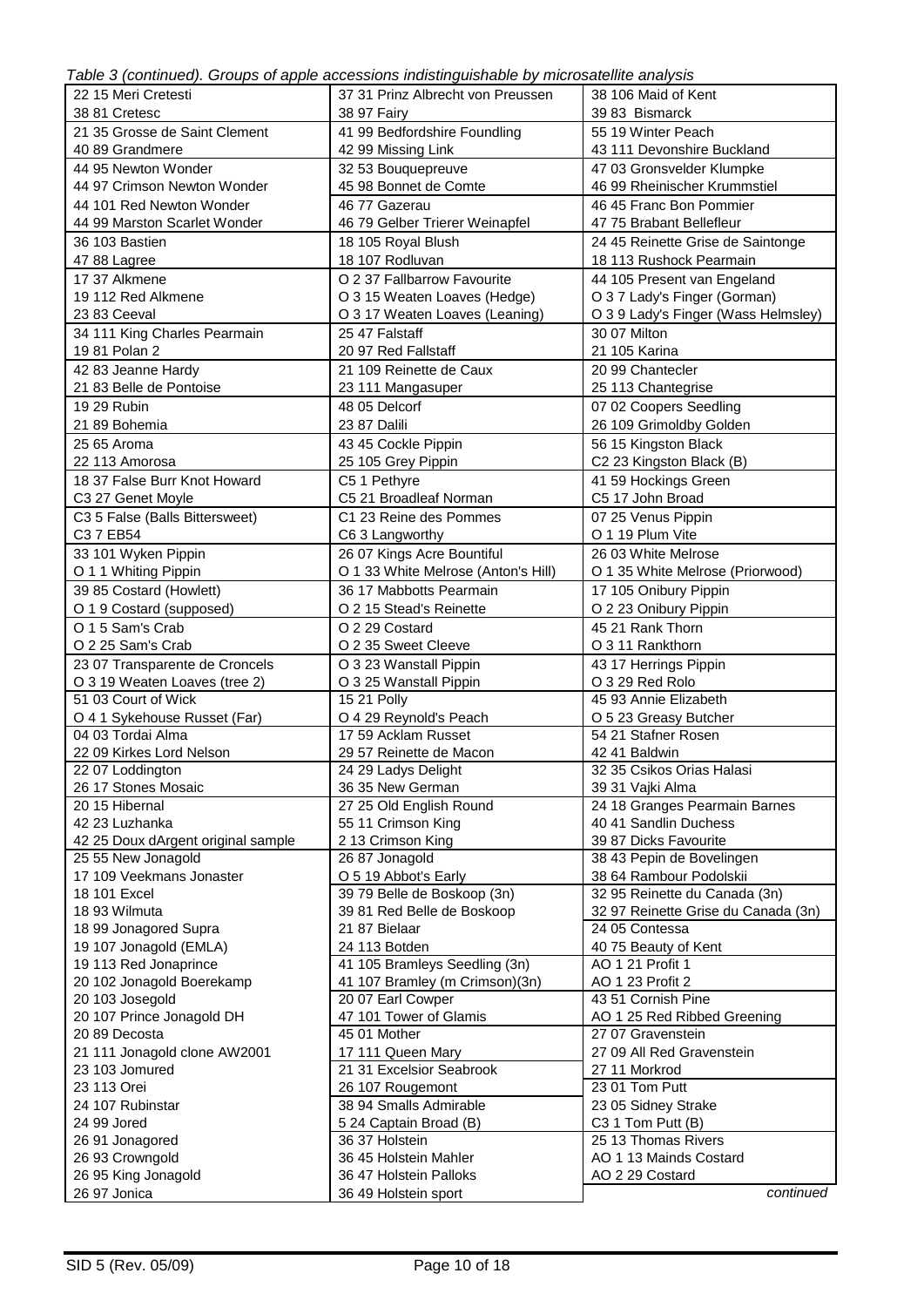*Table 3 (continued). Groups of apple accessions indistinguishable by microsatellite analysis*

| rapic o juomintudy. Orogos or apple accessions indistinguishable by microsateme analysis |                              |                        |  |  |  |  |
|------------------------------------------------------------------------------------------|------------------------------|------------------------|--|--|--|--|
| 54 30 Winesap                                                                            | 33 37 Blenheim Orange        | 55 07 New York E18     |  |  |  |  |
| 25 39 Wang Young                                                                         | 33 39 Blenheim Orange Wisley | 55 09 New York E232    |  |  |  |  |
| 32 45 Blaxtayman                                                                         | 33 41 Red Blenheim           | 11 37 Libovicka Reneta |  |  |  |  |
| 32 47 Dark Red Staymared                                                                 | 33 65 Aldenham Blenheim      | 11 47 Ruzena Blahova   |  |  |  |  |
| 32 49 Scarlet Staymared                                                                  | <b>Malling 9</b>             | 50 05 Roter Stettiner  |  |  |  |  |
| 48 01 Mutsu Spur Type                                                                    | 29 20 Dermen McIntosh        | 26 61 Cigany Alma      |  |  |  |  |
| 49 05 Crispin                                                                            | 25 83 M9                     |                        |  |  |  |  |

**1** First set of digits indicate row number

<sup>2</sup> Second set digits indicate position of the tree within the row

<sup>3</sup> The letter 'O' indicate the samples came from the observation plot not the main collection

**<sup>4</sup>** Controls samples used to standardise allele sizes across different plates appear in bold in the table

<sup>5</sup> The letter 'C' indicate the samples came from the cider plot not the main collection

Many of these groups correspond to known clones and were, therefore, expected. On the other hand, some accessions expected to be clonal have turned out not to be so. For example, "Merrigold", tree 53 in row 13, (reportedly a mutant of Golden Delicious) has shown a different genotype to all other "Golden Delicious" clones for every locus analysed. It does however share an allele at each locus with them suggesting it is likely to be a seedling of 'Golden Delicious' rather than a sport.

In addition to the full matches in Table 3, there are a small group of accessions that present identical amplification patterns with the exception of one or two alleles (Table 4). It is unlikely that nonclonal genotypes would show differences in only one or two loci, however the accuracy of these genotypes was confirmed repeating the relevant amplifications. Moreover, the discrepant SSR alleles are always consecutive i.e. +/- 2 bp. Three explanations are possible. If the accessions are clonal, allele differences could be due to somatic mutations or they could be PCR artefacts due to *Taq* polymerase "copying errors" during amplification (extreme cases of the process responsible "stuttering" in SSR genotyping). On the other hand, these accessions could indeed be non-clonal. To determine the most likely explanation for this phenomenon, careful phenotypic comparison between these accessions will be necessary as well as further SSR analysis; testing markers closely linked to those showing discrepancies as well as some totally unlinked.

| Table 4. Accessions presenting quasi identical genotypes and discrepancies in their scores |  |  |
|--------------------------------------------------------------------------------------------|--|--|
|                                                                                            |  |  |

| riococoiono proconting quaeriaentical gonotyp<br><b>Accessions</b> | <b>Discrepancies</b> |                      |                |               |  |  |
|--------------------------------------------------------------------|----------------------|----------------------|----------------|---------------|--|--|
|                                                                    | Locus                | <b>Alleles</b>       | Locus          | <b>Allele</b> |  |  |
| 17 19 Lady Sudeley                                                 | <b>Hi02c07</b>       | 114/150              |                |               |  |  |
| 17 21 Red Sudeley                                                  |                      | 114/152              |                |               |  |  |
| 49 27 Mauss Reinette                                               | <b>CH01h01</b>       | 115/121              |                |               |  |  |
| 28 49 Love Beauty                                                  |                      | 115/123              |                |               |  |  |
| 09 01 Akero                                                        | <b>Hi02c07</b>       | 110/148              |                |               |  |  |
| 43 65 Idaho Delicious                                              |                      | 110/150              |                |               |  |  |
| 29 107 Boiken                                                      | <b>CH01h01</b>       | 96/98                |                |               |  |  |
| 46 88 Hoskreiger                                                   |                      | 96/96 <sup>1</sup>   |                |               |  |  |
| 10 15 Pfirsichroter Sommerapfel                                    | <b>CH01f03b</b>      | 158/176              |                |               |  |  |
| 48 107 Rozovoe iz Tartu                                            |                      | 158/178              |                |               |  |  |
| 43 29 King of the Pippins                                          |                      | 228/254              |                |               |  |  |
| 43 31 King Russet                                                  | <b>CH02d08</b>       | 228/254              |                |               |  |  |
| 43 35 Rote Goldparmane                                             |                      | 228/254              |                |               |  |  |
| 25 109 Baunen                                                      |                      | 228/256              |                |               |  |  |
| 34 09 Geeveston Fanny                                              |                      | 111/135              |                | 135/150       |  |  |
| 34 11 Red Geeveston Fanny                                          | <b>Ch01h01</b>       | 111/135              | <b>GD147</b>   | 135/150       |  |  |
| 49 07 Democrat                                                     |                      | 113/137              |                | 137/150       |  |  |
| All other Golden Delicious clones                                  |                      | 222/224              |                | 217/231       |  |  |
| 14 39 Golden Delicious                                             | <b>CH02d08</b>       | 222/224              | <b>CH01c11</b> | 217/231       |  |  |
| 13 37 Golden Morspur                                               |                      | 224/224 <sup>1</sup> |                | 219/231       |  |  |
| 46 45 Franc Bon Pommier                                            |                      | 178/205              |                | 137/150       |  |  |
| 47 75 Brabant Bellefleur                                           | <b>CH01f02</b>       | 178/205              | <b>GD147</b>   | 137/150       |  |  |
| 48 45 De Flandre                                                   |                      | 178/207              |                | 137/150       |  |  |
| <b>47 67 Reaux</b>                                                 |                      | 178/205              |                | 139/150       |  |  |

**<sup>1</sup>** Where only one allele was detected it is assumed that this allele was homozygous (i.e. that both alleles at that locus are identical)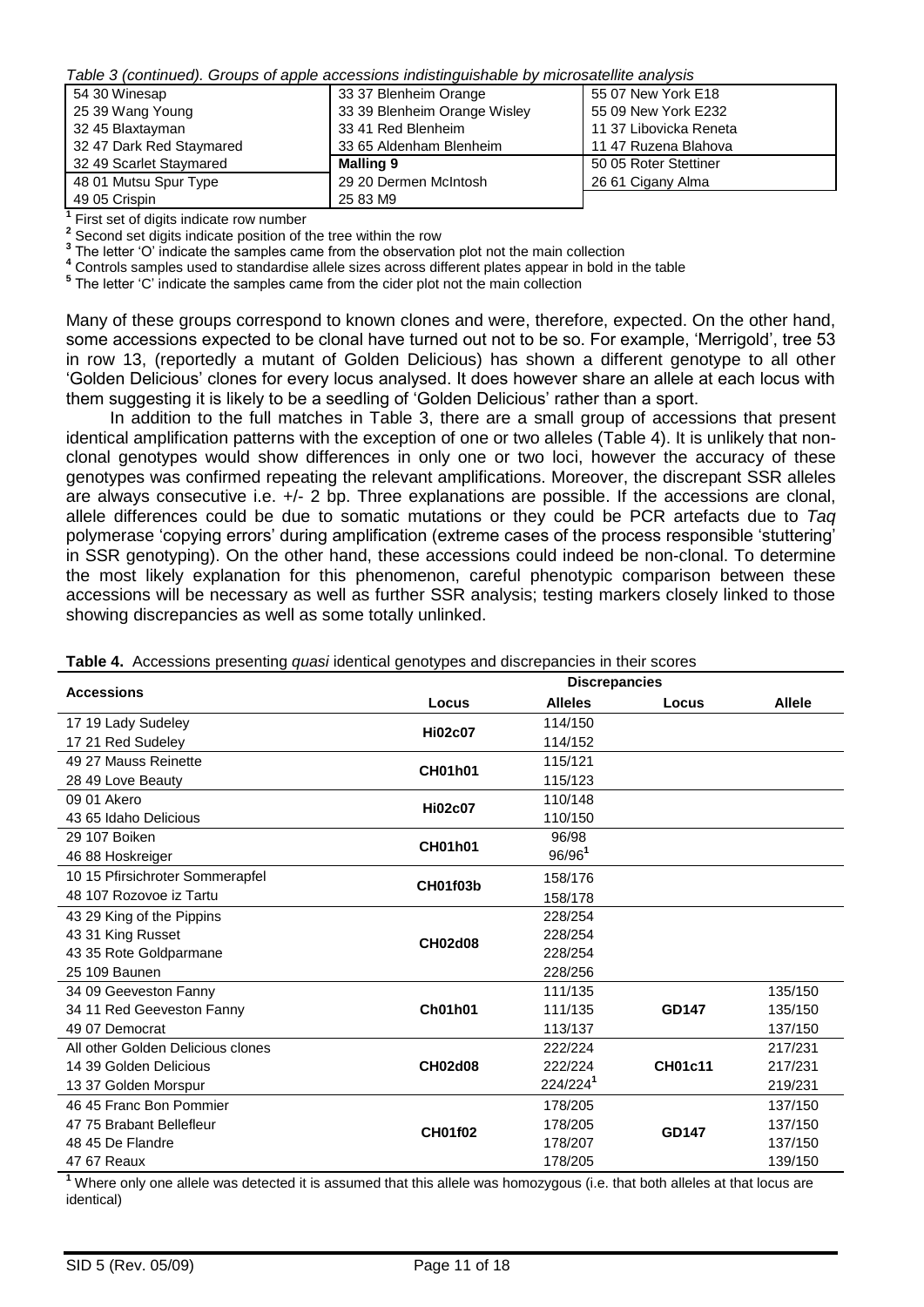## *3.3. – Self(in)compatibility (S-locus) allele genotyping of the apple collection*

A total of 2,095 accessions (including eight control samples used for the SSR fingerprinting but excluding the genotypes in the observation plot) were analysed using the consensus primers to amplify alleles of the *S*-locus.

All alleles previously described (Table 1) were amplified in one or more genotypes. Additionally, 22 products of unique length were amplified and considered as putative new alleles (Table 5). At least one PCR product was amplified for each accession and 1,696 genotypes were fully characterised (i.e. the number of S alleles amplified corresponded to the level of ploidy). Unfortunately, 399 accessions remained not fully resolved with one or more of their incompatibility alleles still undetected. A range of possible explanations could account for our inability to fully characterise these accessions; due to limitations in the technique itself or to biological causes. Consensus primers used in this protocol are, by definition, not fully specific and this could hamper the amplification of certain templates or, perhaps, they could be subject to problems of preferential amplification where a better-matched template is amplified to the detriment of those less compatible. In fact, some of the alleles (e.g. *S16*) are comparatively weak and could have been missed which could account for their low-frequency. Similarly, primer design was based on a limited number of known sequences for this locus; one or more 'new' alleles alleles with more divergent sequences present in the set of apparently hemi/homozygous genotype could be impossible to amplify using these primers. It is also possible that a small proportion of the problematic cultivars may indeed turn out to be homozygous, in particular if they were not fully functional, or even hemizygous.

|            | <b>Dutative allale</b>                                                                                                    | $\text{Ciza}/\text{hml}$ |  |  |  | Cultivar(s) in which allele were detected |  |  |  |
|------------|---------------------------------------------------------------------------------------------------------------------------|--------------------------|--|--|--|-------------------------------------------|--|--|--|
| accessions |                                                                                                                           |                          |  |  |  |                                           |  |  |  |
|            | <b>Table 5.</b> Putative new apple S-alleles identified during the analysis of the self(in)compatibility locus in the NFC |                          |  |  |  |                                           |  |  |  |

| <b>Putative allele</b> | Size $(bp)^{1}$ | Cultivar(s) in which allele were detected                   |  |  |
|------------------------|-----------------|-------------------------------------------------------------|--|--|
| $S_{33}$               | 500             | Chataignier                                                 |  |  |
| $S_{34}$               | 640             | Shinfield Seedling, Oxford Yeoman, Lady Isabel              |  |  |
| $S_{35}$               | 650             | Red Transparent, Verallot, Prince George                    |  |  |
| $\mathcal{S}_{36}$     | 840             | George Neal, Sharleston Pippin, Yellow Pitcher              |  |  |
| $S_{37}$               | 850             | Glebe Gold, Macoun, Rose Rouge                              |  |  |
| $S_{38}$               | 980             | Calville Duquesne, Signe Tillisch, Cox's Pomona             |  |  |
| $S_{39}$               | 1000            | Adersleber Calville                                         |  |  |
| $S_{40}$               | 1200            | Keeds Cottage, Lady Lambourne, Rose de Benauge              |  |  |
| $S_{41}$               | 1250            | Directeur Lesage, Sweet Cornelly, Hockings Green            |  |  |
| $S_{42}$               | 2000            | Welcome, Patrick                                            |  |  |
| $S_{43}$               | 168             | Red Victoria, Tydemans Early Worcester, Maidstone Favourite |  |  |
| S <sub>44</sub>        | 228             | Shin Indo                                                   |  |  |
| $S_{45}$               | 262             | Scarlet Pearmain, Melmoth, Schoner aus External             |  |  |
| $S_{46}$               | 269             | Lavina, Verdona, Stable Jersey                              |  |  |
| $S_{47}$               | 274             | Cola Gelata, Trotuse, Nobil de Geoagiu                      |  |  |
| $S_{48}$               | 276             | Akero, Ringstad, Limoncella                                 |  |  |
| $S_{49}$               | 281             | McLivers Winesap, Greasy Pippin, Chieftain                  |  |  |
| $\mathcal{S}_{50}$     | 290             | Crimson King, Lille, Old Rock Pippin                        |  |  |
| $S_{51}$               | 1500            | Royal George, Dymock Red                                    |  |  |
| $S_{52}$               | 292             | Shoreditch White                                            |  |  |
| $S_{53}$               | 294             | Richardson Ashworth                                         |  |  |
| $S_{54}$               | 300             | Grosse Mignonnette d'Herbassy, Carmignole Musquee           |  |  |

**1** Allele sizes over 500bp were estimated from electrophoresis in agarose gel and would need to be confirmed through sequencing of the relevant fragments

*Technical aim 4 – To verify ploidy levels:* to verify ploidy levels of all accessions which appear from microsatellite analysis not to be diploid

A list of accessions which appeared not to be diploid following analysis of the microsatellite data was produced for confirmation through cytometric analyses. Fresh leaf samples of these accessions were collected and sent to Plant Cytometry Services in the Netherlands for ploidy determination. Tables 6 and 7 summarise the confirmed ploidy levels for 48 pear and 304 apple accessions respectively. Additionally, three other apple accessions (48\_01 Mutsu Spur Type, 29\_85 Wheelers Russet and 26\_91 Jonagored) are very likely to be polyploids as they present three alleles for several SSR as well as for the S-locus, cytometric analysis did not confirmed this hypothesis but this could be due to a mistake during sampling. The proportion of confirmed polyploid accession is considerably higher than expected in the apple collection (~14%) even when compared with the 8.5% of polyploids identified in the pear collection.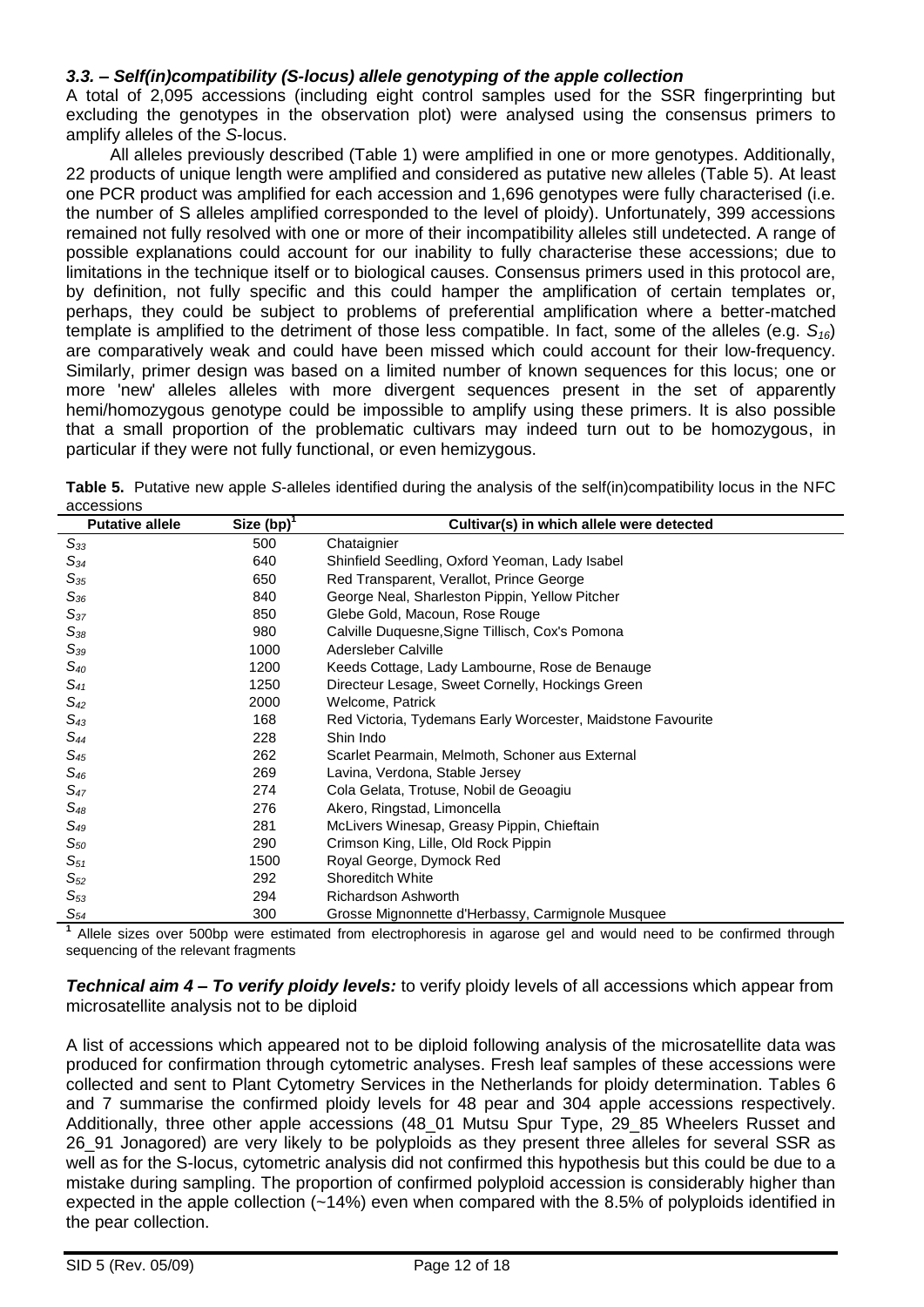**Table 6.** Non-diploid pear accessions confirmed by cytometric analysis; all triploid (3x) unless stated

|                                                 | <b>rabic v.</b> Twill diploid pour accessions committed by cytometric analysis, an imploid (ox) unicss stated |                           |                                            |  |  |
|-------------------------------------------------|---------------------------------------------------------------------------------------------------------------|---------------------------|--------------------------------------------|--|--|
| 01 07 Merton Pride                              | 12 15 Alliance Franco Russe                                                                                   |                           | 18 33 Lucas Bronzee                        |  |  |
| 04 26 Catillac                                  | 13 13 Voros Buza Korte                                                                                        |                           | 19 27 Palkonyai Cukor                      |  |  |
| 05 27 Pitmaston Duchess                         | 13 19 Doyenne Boussoch                                                                                        |                           | 20 40 Nar Armud (4x)                       |  |  |
| 07 01 Buzas Korte                               | 13 41 Spinacarpi                                                                                              |                           | 21 33 Beurre Rance                         |  |  |
| 07 41 Saint Remy                                | 14 13 Windsor                                                                                                 |                           | 23 17 Doctor Lucius                        |  |  |
| 08 00 C Graparon                                | 15 42 Uvedales St Germain                                                                                     |                           | 24 35 Sucree de Montlucon                  |  |  |
| 08 01 Abas Beki                                 | 16 17 De Sirole                                                                                               |                           | 26 39 Black Worcester                      |  |  |
| 08 09 Gros Blanquet                             | 16 25 Marechal de Cour                                                                                        |                           | 30 01 Conseiller a la Cour 1996-026        |  |  |
| 08 35 Pitmaston Duchess                         | 16 31 JI 3884                                                                                                 |                           | 32 05 Ingeborg                             |  |  |
| 08 39 Vicar of Winkfield                        | 17 01 Beurre d'Amanlis                                                                                        |                           | P1 13 Parsonage                            |  |  |
| 09 03 Bianchettone                              | 17 13 JI 3807<br>17 31 JI 4244 (4x)                                                                           |                           | P2 05 Gelbmostler                          |  |  |
| 10 31 Triomphe de Jodoigne<br>11 22 Beurre Diel | 17 33 Beurre Alexandre Lucas                                                                                  |                           | P2 09 Hellens Early<br>P2 11 Sweet Huffcap |  |  |
| 11 31 Unknown S R Peart                         | 17 39 Madernassa                                                                                              |                           | P2 13 Wassenbirne                          |  |  |
| 11 41 Sini Armud                                | 18 01 Beurre d'Amanlis Panache                                                                                |                           | P2 17 Barland                              |  |  |
| 12 09 Jargonelle                                | 18 31 JI 3897                                                                                                 |                           | Roumi                                      |  |  |
|                                                 | Table 7. Non-diploid apple accessions confirmed by cytometric analysis; all triploid (3x) unless stated       |                           |                                            |  |  |
|                                                 |                                                                                                               |                           |                                            |  |  |
| 04 03 Tordai Alma                               | 23 19 Yorkshire Aromatic                                                                                      | 29 63 Ribston Pippin      | 38 83 Doctor Ramburg                       |  |  |
| 06 19 Severn Bank                               | 23 21 Colloget Pippin                                                                                         | 29 77 Suntan              | 38 94 Smalls Admirable                     |  |  |
| 07 13 Hodges Seedling                           | 23 29 Bloody Butcher                                                                                          | 30 19 Ohio Nonpareil      | 39 101 Peter Lock                          |  |  |
| 07 15 Jacques Lebel                             | 23 41 Lappio                                                                                                  | 30 57 Spigold             | 39 105 Poor Mans Profit                    |  |  |
| 08 29 Close                                     | 24 05 Contessa                                                                                                | 30 79 Ciodo               | 39 112 Warners King                        |  |  |
| 11 41 Trezeke Meyers                            | 24 09 Dewdneys Seedling                                                                                       | 31 63 Arkansas            | 39 31 Vajki Alma                           |  |  |
| 12 01 Bellaqueeny                               | 24 107 Rubinstar                                                                                              | 31 81 Hohenzollern        | 39 75 Welschisner                          |  |  |
| 16 07 Stibbert                                  | 24 113 Botden                                                                                                 | 31 91 King Byerd          | 39 87 Dicks Favourite                      |  |  |
| 17 108 Plympton King                            | 24 29 Ladys Delight                                                                                           | 32 109 Rode Wagenaar      | 39 89 Essching                             |  |  |
| 17 11 Morgan Sweet                              | 24 35 Measdays Favourite                                                                                      | 32 113 Roter Eiserapfel   | 39 95 Lord Clyde                           |  |  |
| 1747 Leathercoat Russet                         | 24 39 Reinette Coulon                                                                                         | 32 35 Csikos Orias Halasi | 39 99 Oxford Yeoman                        |  |  |
| 17 59 Acklam Russet                             | 24 99 Jored                                                                                                   | 32 45 Blaxtayman          | 40 107 Mere de Menage                      |  |  |
| 18 39 Daniel Fele Renet                         | 25 07 Rossie Pippin                                                                                           | 32 49 Scarlet Staymared   | 40 109 Minshull Crab                       |  |  |
| 19 37 Nobil de Geoagiu                          | 25 33 Isaac Newtons Tree                                                                                      | 32 59 Burgess Seedling    | 40 41 Sandlin Duchess                      |  |  |
| 19 45 Breitling                                 | 25 39 Wang Young                                                                                              | 32 81 Pomme d'Enfer       | 40 75 Beauty of Kent                       |  |  |
| 19 49 Charden                                   | 25 43 Winter Pearmain                                                                                         | 32 93 Reinette Dubuisson  | 40 79 Bukhovitsa                           |  |  |
| 1953 Domnesc                                    | 25 45 Dubbele Zoete Aagt                                                                                      | 32 95 Reinette du Canada  | 40 82 Byfleet Seedling                     |  |  |
| 1955 Double Rose                                | 25 53 Tillington Court                                                                                        | 33 21 Endsleigh Beauty    | 40 83 Byford Wonder                        |  |  |
| 20 01 Bietigheimer                              | 25 55 Jonagold                                                                                                | 33 27 Fall Pippin         | 40 93 Hambledon Deux Ans                   |  |  |
| 20 07 Earl Cowper                               | 26 101 Bossom                                                                                                 | 33 37 Blenheim Orange     | 40 97 Kentish Fillbasket                   |  |  |
| 2013 Hannan Seedling                            | 26 107 Rougemont                                                                                              | 33 41 Red Blenheim        | 41 101 Belle de Tours                      |  |  |
| 20 15 Hibernal                                  | 26 11 Genet Moyle                                                                                             | 33 79 Galloway Pippin     | 41 103 Bovarde                             |  |  |
| 20 17 Meads Broading                            | 26 15 Jupiter                                                                                                 | 34 21 Glass Apple         | 41 109 Catshead                            |  |  |
| 20 19 Mobbs Royal                               | 26 17 Stones Mosaic                                                                                           | 34 36 Green Custard       | 41 113 Reinette de Bailleul                |  |  |
| 20 21 False Morning Pippin                      | 26 25 Glasbury Night                                                                                          | 34 53 Edwards             | 41 27 Philadelphia                         |  |  |
| 20 25 Notarisappel                              | 26 61 Cigany Alma                                                                                             | 34 57 Fraise de Buhler    | 41 73 Payette                              |  |  |
| 20 61 Reinette Descardre                        | 27 07 Gravenstein                                                                                             | 34 61 Fremy               | 41 75 Pladei                               |  |  |
| 21 05 Baron Wood                                | 27 09 All Red Gravenstein                                                                                     | 35 15 Huntingdon Codlin   | 41 87 Striped Beefing                      |  |  |
| 21 19 Cockpit                                   | 27 11 Morkrod                                                                                                 | 35 35 Lady Hopetown       | 41 91 Tylers Kernel                        |  |  |
| 21 21 Improved Cockpit                          | 27 13 Orbai Alma                                                                                              | 35 79 Marroi Rouge        | 41 95 Yorkshire Greening                   |  |  |
| 21 25 Cure                                      | 27 25 Old English Round                                                                                       | 35 93 Orleans Reinette    | 42 05 Carswells Orange                     |  |  |
| 21 27 Doctor Hogg                               | 27 37 Dredges Fame                                                                                            | 36 15 Lorna Doone         | 42 103 Norfolk Beefing                     |  |  |
| 21 31 Excelsior Seabrook                        | 27 51 Graue Herbstrenette                                                                                     | 36 35 New German          | 42 109 Ontario                             |  |  |
| 21 87 Bielaar                                   | 27 71 Harberts Reinette                                                                                       | 36 37 Holstein            | 42 113 Ponsford                            |  |  |
| 22 07 Loddington                                | 27 85 Kaiser Wilhelm                                                                                          | 36 45 Holstein Mahler     | 42 23 Luzhanka                             |  |  |
| 22 09 Kirkes Lord Nelson                        | 27 87 Kings Acre Pippin                                                                                       | 36 47 Holstein Palloks    | 42 41 Baldwin                              |  |  |
| 22 37 Braddick Nonpareil                        | 27 91 Lady Henniker                                                                                           | 36 49 Holstein sport      | 42 43 Baldwin Double Red                   |  |  |
| 22 49 Friedrich der Grosse                      | 27 93 La Gaillarde                                                                                            | 36 61 Kolacara            | 42 47 Belledge Pippin                      |  |  |
| 23 01 Tom Putt                                  | 28 05 Coul Blush                                                                                              | 37 35 Puffin              | 42 49 Bohnapfel                            |  |  |
| 23 05 Sidney Strake                             | 28 109 Roxbury Russet                                                                                         | 37 37 Lemoen              | 42 61 Carrara Brusca                       |  |  |
| 23 113 Orei                                     | 28 95 Pinner Seedling                                                                                         | 38 109 Ponyik Alma        | 42 63 Carters Pearmain                     |  |  |
| 23 15 Withington Fillbasket                     | 29 100 Ashmeads Kernel                                                                                        | 38 113 Verdona            | 42 73 Hamblings Seedling                   |  |  |
| 23 17 False Woodford                            | 29 57 Reinette de Macon                                                                                       | 38 75 Alnarps Favourite   | 42 75 Hanwell Souring                      |  |  |

*continued*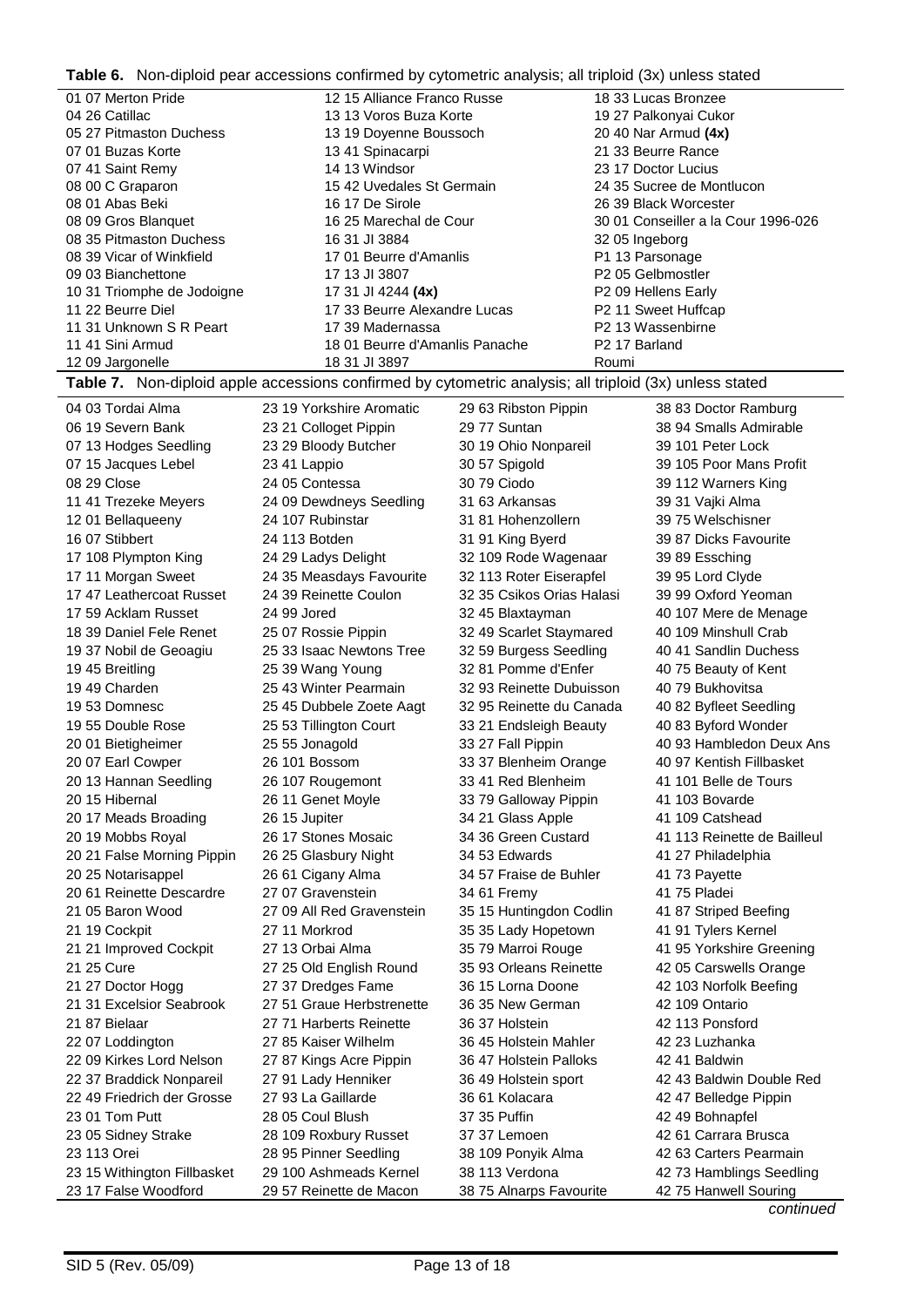*Table 7. (continued). Non-diploid apple accessions confirmed by cytometric analysis; all triploid (3×) unless stated*

| 42 85 Jubile dArgovie      | 46 85 Horneburger Pfannkuchen      | 23 103 Jomured (4n)                       |
|----------------------------|------------------------------------|-------------------------------------------|
| 42 95 Maggie Sinclair      | 50 55 Marie Doudou                 | 24 18 Granges Pearmain Barnes             |
| 43 05 Galantine            | 52 11 Montmedy                     | 24 44 Reinette Grise de Portugal          |
| 43 101 Brettacher Samling  | 53 29 Reinette Courthay            | 25 107 Minier's Dumpling                  |
| 43 105 Coeur de Boeuf      | 54 01 Rosa du Perche               | 26 93 Crowngold (m of Jonagold)           |
| 43 27 Jersey Beauty        | 54 07 Sir Prize                    | 26 95 King Jonagold (m of Jonagold)       |
| 43 39 Citron dHiver        | 54 21 Stafner Rosen                | 26 97 Jonica (m of Jonagold)              |
| 43 41 Claygate Pearmain    | 54 30 Winesap                      | 31 13 Washington Strawberry               |
| 43 51 Cornish Pine         | 55 11 Crimson King                 | 31 37 Szabadkai Szercsika                 |
| 43 73 Rambour Papeleu      | 57 13 Vicar of Beighton            | 32 47 Dark Red Staymared                  |
| 43 77 Reinette a la Reine  | 115 Bulmers Norman                 | 32 97 Reinette Grise du Canada            |
| 43 81 Reinette de IHopital | 1 19 Court Royal                   | 33 39 Blenheim Orange Wisley              |
| 43 83 Scotch Bridget       | 13 Belle Fille de la Manche        | 33 65 Aldenham Blenheim                   |
| 43 89 Dubbele Belle Fleur  | 17 Muscadet de Dieppe              | 33 73 Roter Munsterlander Borsdorfer      |
| 44 13 Luxemburger Renette  | 19 Omont                           | 36 03 Ladys Finger of Offaly              |
| 44 63 DEylau               | 2 13 Crimson King                  | 36 58 King of Tompkins County             |
| 44 80 Galloway Pippin      | 2 27 Morgan Sweet                  | 37 41 False Long Bider                    |
| 45 103 Calville des Femmes | 3 15 Collington Big Bitters        | 38 04 False Rambour d'Ete                 |
| 45 11 Oranje de Sonnaville | 3 1 Tom Putt (B)                   | 38 11 Reinette van Ekenstein              |
| 45 37 Entz Rosmarin        | 3 29 Gros Doux Blanc               | 38 43 Pepin de Bovelingen                 |
| 45 47 Fukunishiki          | 39 Black Vallis                    | 38 64 Rambour Podolskii                   |
| 45 83 Teint Frais          | 4 35 Hereford Broadleaf            | 38 73 Alfa 68 (4n)                        |
| 45 87 Verdese              | 5 13 Vilberie                      | 38 91 False (received as Reinette Tendre) |
| 45 89 Westons Seedling     | 5 24 Captain Broad (B)             | 39 41 Reinette dAnjou                     |
| 46 05 Summer Blenheim      | 5 35 Four Square                   | 39 45 Reinette de Bretagne                |
| 46 109 Belle de Longue     | 6 16 Skyrme s Kernel               | 39 47 Reinette de Brucbrucks              |
| 46 53 Gros Croquet         | 6 21 Strawberry Norman             | 39 61 Rose de Bouchetiere                 |
| 46 55 Gros Locard          | 6 29 unknown (acc. as Hollow Core) | 39 67 Roundway Magnum Bonum               |
| 46 81 Gooseberry           | 15 07 Norfolk Summer Broadend      | 39 79 Belle de Boskoop                    |
| 47 101 Tower of Glamis     | 17 109 Veekmans Jonaster           | 39 81 Red Belle de Boskoop                |
| 47 106 Catherine           | 18 101 Excel                       | 40 101 Lady of the Wemyss                 |
| 47 59 Hommel Orne          | 18 93 Wilmuta                      | 40 111 Nemes Szercsika Alma               |
| 47 65 Marie-Madeleine      | 18 99 Jonagored Supra              | 41 105 Bramleys Seedling                  |
| 48 11 Misen Jaromerska     | 19 107 Jonagold (EMLA)             | 41 107 Bramley (m Crimson)                |
| 48 63 Reinette de France   | 19 113 Red Jonaprince              | 41 79 Rhode Island Greening               |
| 48 77 Belle de Boskoop     | 20 102 Jonagold Boerekamp          | 41 81 Rhode Island Greening (4n)          |
| 49 05 Crispin              | 20 103 Josegold                    | 43 99 Belle-Fleur Large Mouche            |
| 49 17 Fekete Tanyeralma    | 20 107 Prince Jonagold             | 45 77 Serveau (4n)                        |
| 49 33 Polly Prosser        | 20 51 Improved Ashmeads Kernel     | 46 111 Belle-Fleur de France              |
| 50 05 Roter Stettiner      | 20 59 Pommerscher Krummstiel       | 47 104 Mather 2 (4n)                      |
| 50 13 Honey Pippin         | 20 89 Decosta                      | 50 21 Beauty of Hants Myers               |
| 50 37 Pomme de Glace       | 20 95 Jorayca                      | 50 47 Pomme de Choux a Nez Creux          |
| 50 51 Warrens Seedling     | 21 103 Joseph Musch                | 55 07 New York E18 (4n)                   |
| 50 53 Bassard              | 21 111 Jonagold                    | 55 09 New York E232 (4n)                  |

*Technical aim 5 - Collating genotypes:* to collate the data into Excel spreadsheets and provide to the scientific curator, e.g. to allow the search for duplicates, to submit the data to the freely-accessible ECPGR *Malus* and *Pyrus* databases and to produce papers on ploidy and fingerprinting

EXCEL spreadsheets were prepared giving the genotypes at each analysed microsatellite locus for the pear and apple collection and they were sent to the scientific curator of the collection at University of Reading (also responsible for the ECPGR *Malus* database) in June 2008 and March 2010 respectively. A similar file detailing all available S allele genotypes for the apple collection was also prepared and sent in March 2010. Data was also sent to Marc Lateur curator of the ECPGR *Pyrus* database.

Publications concentrating in the methodology used for these studies and containing partial data sets have been prepared and will be submitted to relevant journals in the near future. It is expected that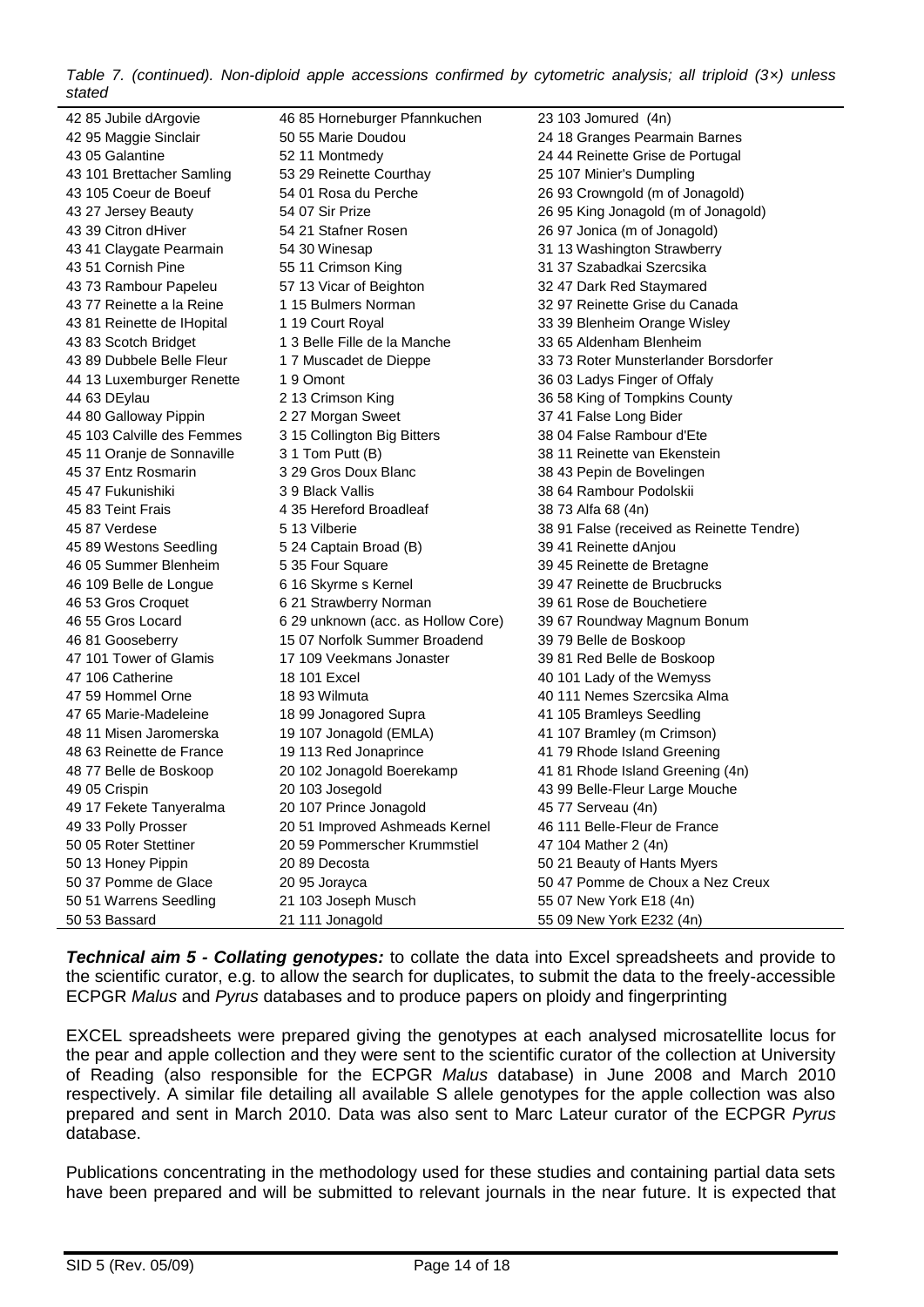the full data sets will be made available through the ECPGR data bases soon. In the meantime they are available from EMR on request.

## **Discussion of results and potential future work**

Data arising from this work will prove a useful tool for the more efficient management of the NFC germplasm. The maintenance of a large number of replicated accessions unnecessarily increases the cost of managing and curating the collection. It would be appropriate to evaluate the interest of different clones prior to re-propagation. This process is due to take place in the next couple of years for the apple collection and it would be an excellent opportunity for rationalisation. In some cases, most if not all the replicates detected are known mutants of the same cultivar however there are some unexpected results. For example, 29 20 Dermen McIntosh should not be a clone of M9 suggesting the grafted cultivar probably died and the rootstock is growing in its place, 26 87 Jonagold was expected to be clonal to the rest of Jonagold mutants but does not appear so, etc.

Although every reasonable precaution was taken to ensure the accuracy of the work, it is worth pointing out the possible sources of error in this fingerprinting exercise. It is possible that some samples were not collected from the correct tree either in the first place or later on when re-sampling was done for cytometric analysis. Great care was taken in accurate labelling, lists written and double checked etc. Errors can also occur in the laboratory either during sampling for storage, during DNA extraction or handling either at the PCR stage or during loading for electrophoresis. Again best laboratory practice was followed to minimise problems but human error remains a possibility. Therefore the duplicates here indicated should be compared to literature records to determine if the relevant accessions where known or suspected to be clonal. Phenotypic observation should also be undertaken and, if in doubt, DNA analysis should be repeated in a case by case basis.

The genotyping of the self(in)compatibility locus in such a large number of accessions has provided a much better understanding of the S-allele variability. The detection of 22 new putative alleles and the suggestion of even more alleles we have not been able to detect with the current protocol open up interesting avenues for future research. It would be useful to clone and sequence these putative new alleles fragment in order to confirm and fully characterise them. These new sequences could then inform the design of more inclusive consensus primers that might allow the amplification, perhaps using less strict PCR conditions, of some of the alleles currently not being detected. Test crossing pollen of accessions where only one allele was detected with other accession containing that same allele (e.g. transferring  $S_3S_x$  pollen onto an  $S_4S_3$  style) would clarify they may indeed be homozygous; if *S<sup>3</sup>* is the only allele in the pollen it will not germinate in a style with that allele therefore following such a test cross a homozygous accession would not be able to pollinate (no fruit would be set) whereas if seeds are produced from the cross we can postulate a new allele and the resulting seedlings would carry it. Similarly, the presence of these not-detected new alleles could be confirmed through various intercrosses, e.g. if a cross between an S*3*S*<sup>x</sup>* and an *S4S<sup>x</sup>* genotypes was to produce 25% seedlings with no detectable S-alleles and 50% with only either *S<sup>3</sup>* or *S<sup>4</sup>* then the two *S<sup>x</sup>* alleles are different. On the other hand, if the resulting progeny segregates 50:50 *S3S<sup>4</sup>* to *S4S<sup>x</sup>* then both undetected alleles are the same. The most productive approach would be to separate the stylar proteins in this accessions and stain for RNase activity - if the RNase phenotypes show a single band this would indicate the other allele is 'null' (inactive) and therefore the accessions are hemizygous where as if all the problematic cultivars share a particular band that would be presumably the *S<sup>x</sup>* band. However it is also possible that at least a proportion of the accessions showing only one S allele in this study could carry some already defined alleles that were out-competed during PCR or that some of the "weaker" they were missed in this analysis due to the sensitivity of agarose detection system.

As other international groups adopt the harmonised fingerprinting protocols for apple and pear it will be possible to carry out comparison between collections. This could lead to the identification of errors in cultivar accession and even more importantly, to the rationalisation of germplasm collections across Europe. To this end we continue to promote the use of ECPGR-agreed fingerprinting sets by assisting overseas groups starting germplasm fingerprinting on *Prunus, Malus* and *Pyrus.*  Furthermore, EMR has been commissioned to fingerprint two other UK fruit collections – the apples held by the National Trust in Cornwall and the perry pears maintained by the Shambles Museum in Gloucester – result from these analysis will be compared to the data for the NFC. This will assist management and could lead to the rationalisation of the germplasm kept by those organisations and present new candidates for accession into the NFC.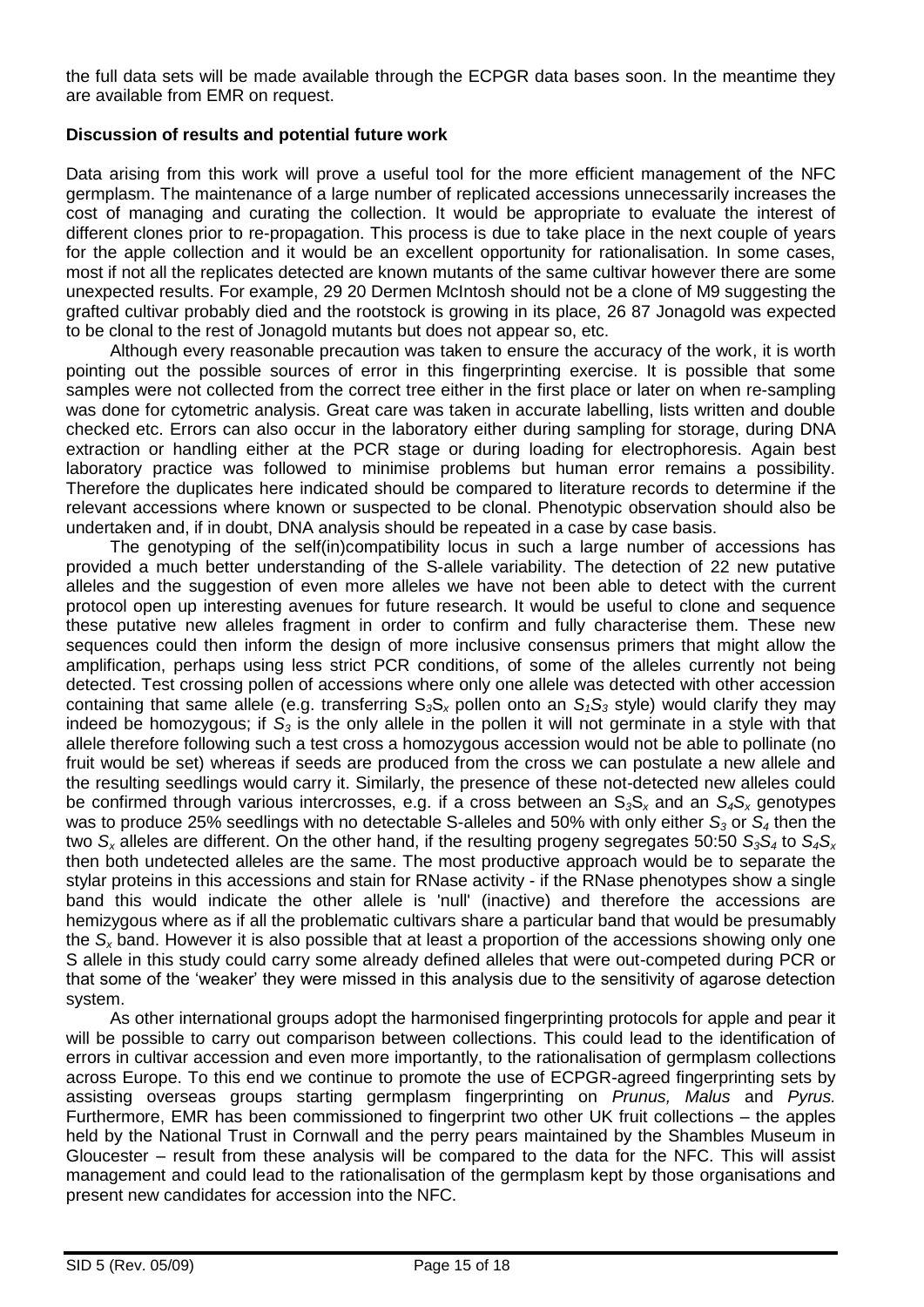Different species of *Pyrus* and *Malus* are known to have contributed to the current range of cultivated pears and apples respectively. These species evolved in a wide range of environmental conditions and consequently have variety of different physiological characteristics, e.g. drought tolerance, pest and disease resistances, cold hardiness. Extending the range of material analysed with microsatellites to include related species may be able to shed some light on the origins of domestic pears and apples the speciation within these genera. It could also be interesting to compare the genetic diversity found in cultivar collections with wild germplasm sampling in the species centres of origin. This would allow the incorporation of valuable novel material into germplasm collections.

#### **References**

- De La Rosa R, James CM, Tobutt KR (2002) Isolation and characterisation of polymorphic microsatellites in olive (*Olea europaea* L.) and their transferability to other genera in the Oleaceae. *Mol Ecol Notes* 2:265– 267
- Fernández-Fernández F, Harvey, NG, James, CM. (2006) Isolation and characterization of polymorphic microsatellite markers from European pear (*Pyrus communis* L.) *Mol Ecol Notes* 6:1039–1041
- Gianfranceschi L, Seglias N, Tarchini R, Komjanc M, Gessler C (1998) Simple sequence repeats for the genetic analysis of apple. *Theor Appl Genet* 96:1069–1076
- Guarino C, Santoro S, De Simone L, Lain O, Cipriani G, Testolin R (2006) Genetic diversity in a collection of ancient cultivars of apple (Malus × domestica Borkh.) as revealed by SSR-based fingerprinting. *Journal of Horticultural Science & Biotechnology* 81: 39-44
- Hemmat M, Weeden NF, Brown SK (2003) Mapping and evaluation of *Malus × domestica* microsatellites in apple and pear. *J Am Soc Hortic Sci* 128:515–520
- Hokanson SC, Szewc-McFadden AK, Lamboy WF, McFerson JK (1998) Microsatellite (SSR) markers reveal genetic identities, genetic diversity and relationships in a *Malus × domestica* Borkh. core subset collection. *Theor Appl Genet* 97:671–683
- Liebhard R, Gianfranceschi L, Koller B, Ryder CD, Tarchini R, Van de Weg E, Gessler C (2002) Development and characterisation of 140 new microsatellites in apple (*Malus × domestica* Borkh.). *Mol Breed* 10:217– 241
- Silfverberg-Dilworth E, Matasci CL, Van de Weg WE, Van Kaauwen MPW, Walser M, Kodde LP, Soglio V, Gianfranceschi L, Durel CE, Costa F, Yamamoto T, Koller B, Gessler C, Patocchi A (2006) Microsatellite markers spanning the apple (*Malus* x *domestica* Borkh.) genome. *Tree Genet Genom* 2:202–224
- Tobutt KR, Evans KM. ECPGR (2007) Fruit Network Microsatellite Workshop. Biodiversity Newsletter for Europe. Biodiversity International, Rome, Italy. NL34:8
- Yamamoto T, Kimura T, Sawamura Y, Manabe T, Kotobuki K, Hayashi T, Ban Y, Matsuta N (2002) Simple sequence repeats for genetic analysis in pear. *Euphytica* 124:129–137
- Yamamoto T, Kimura T, Sawamura Y, Kotobuki K, Ban Y, Hayashi T, Matsuta N (2001) SSRs isolated from apple can identify polymorphism and genetic diversity in pear. *Theor Appl Genet* 102:865-870

# **References to published material**

9. This section should be used to record links (hypertext links where possible) or references to other published material generated by, or relating to this project.